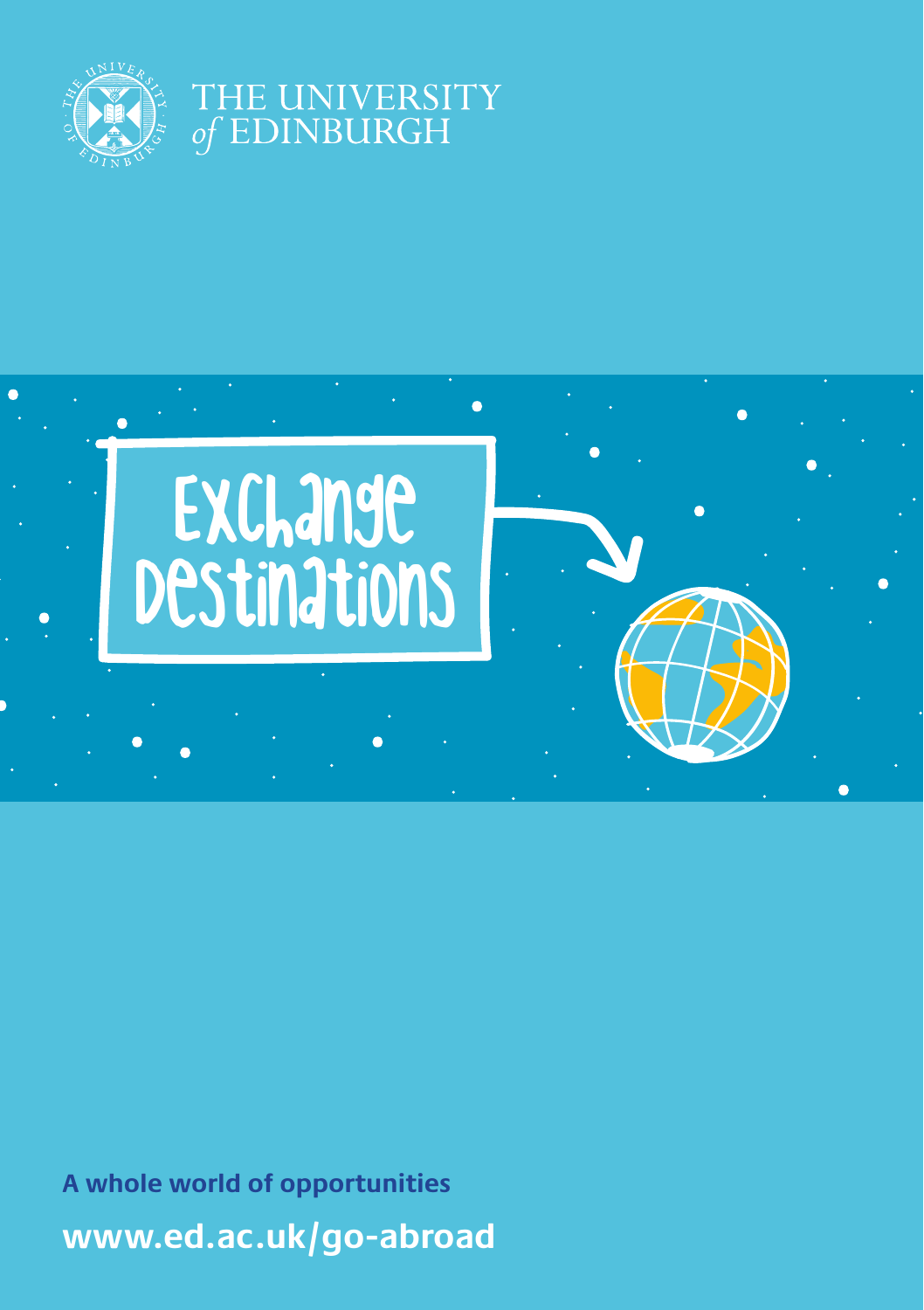# **Exchanges** at the University of Edinburgh

As a University of Edinburgh student you have the opportunity to study abroad at one of our exchange partner institutions worldwide.

This guide contains our expected 2022/23 partners. Due to the UK's departure from the Erasmus programme, arrangements with some of our European partners are still in progress.

#### **Information in this guide is correct at time of publishing, but may be subject to change.**

# University-Wide exchanges

#### University-wide exchanges are open to most students whose degree programme permits a period of study abroad.

You will be required to identify an appropriate programme of study at the partner institution which meets your University of Edinburgh academic requirements. Other restrictions may apply.

See our [Partner Guidance Notes](https://www.ed.ac.uk/global/exchanges/where/partner-guidance) to find out more about our University-wide partners.

**European exchange International exchange** 

# **Argentina**

Universidad de San Andrés

## Australia

- University of Adelaide
- University of Melbourne
- University of New South Wales
- **★ University of Queensland**
- **★ University of Sydney**

### Brazil

Universidade de São Paulo

# Canada

- Carleton University
- **McGill University**
- **★ Queen's University**
- ★ University of British Columbia
- University of Toronto

### Chile

Pontificia Universidad Catolica de Chile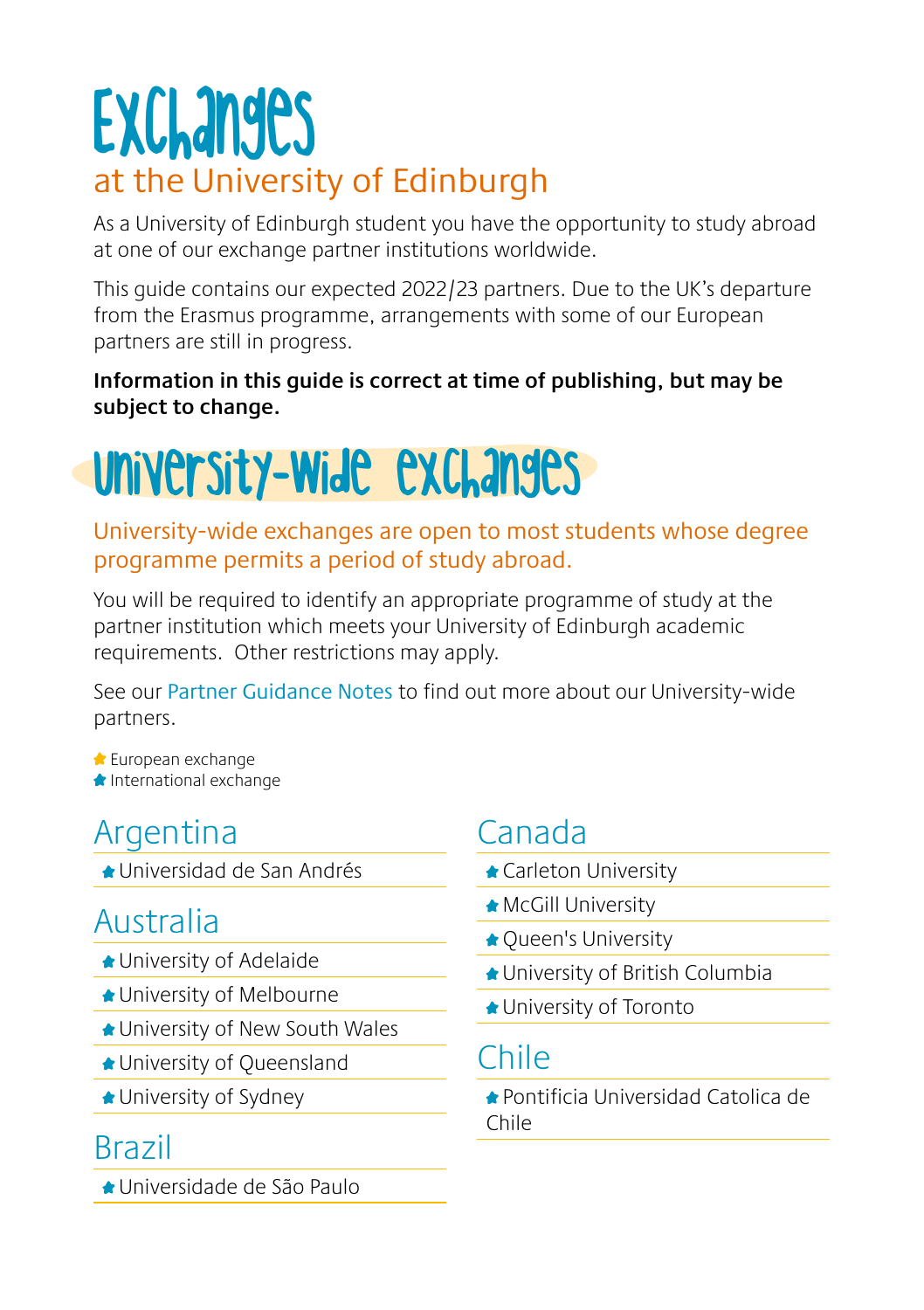# China

- **★ Fudan University**
- University of Hong Kong

### Denmark

**★ University of Copenhagen** 

# Finland

University of Helsinki

### France

Sciences Po

## Ireland

**★ University College Dublin** 

### Korea

- **Korea University**
- Seoul National University
- ◆ Yonsei University

# Mexico

- Universidad de las Americas Puebla
- Universidad Nacional Autónoma de México

# **Netherlands**

University of Amsterdam

# New Zealand

- **Massey University**
- **★ University of Auckland**
- University of Otago

# **Singapore**

- Nanyang Technological University
- National University of Singapore
- **★ Singapore Management University**

#### Sweden

- **Lund University**
- **★ Uppsala University**

## USA

- American University
- Barnard College
- Boston College
- Caltech
- ★ George Washington University
- ★ Georgetown University
- University of California
- **★ University of Chicago**
- **★ University of Connecticut**
- **★ University of Cornell**
- University of Maryland
- University of Miami
- **★ University of Mississippi**
- ★ University of North Carolina
- University of Pennsylvania
- **★ University of Richmond**
- University of Texas at Austin
- University of Virginia
- ◆ University of Washington
- Washington University in St Louis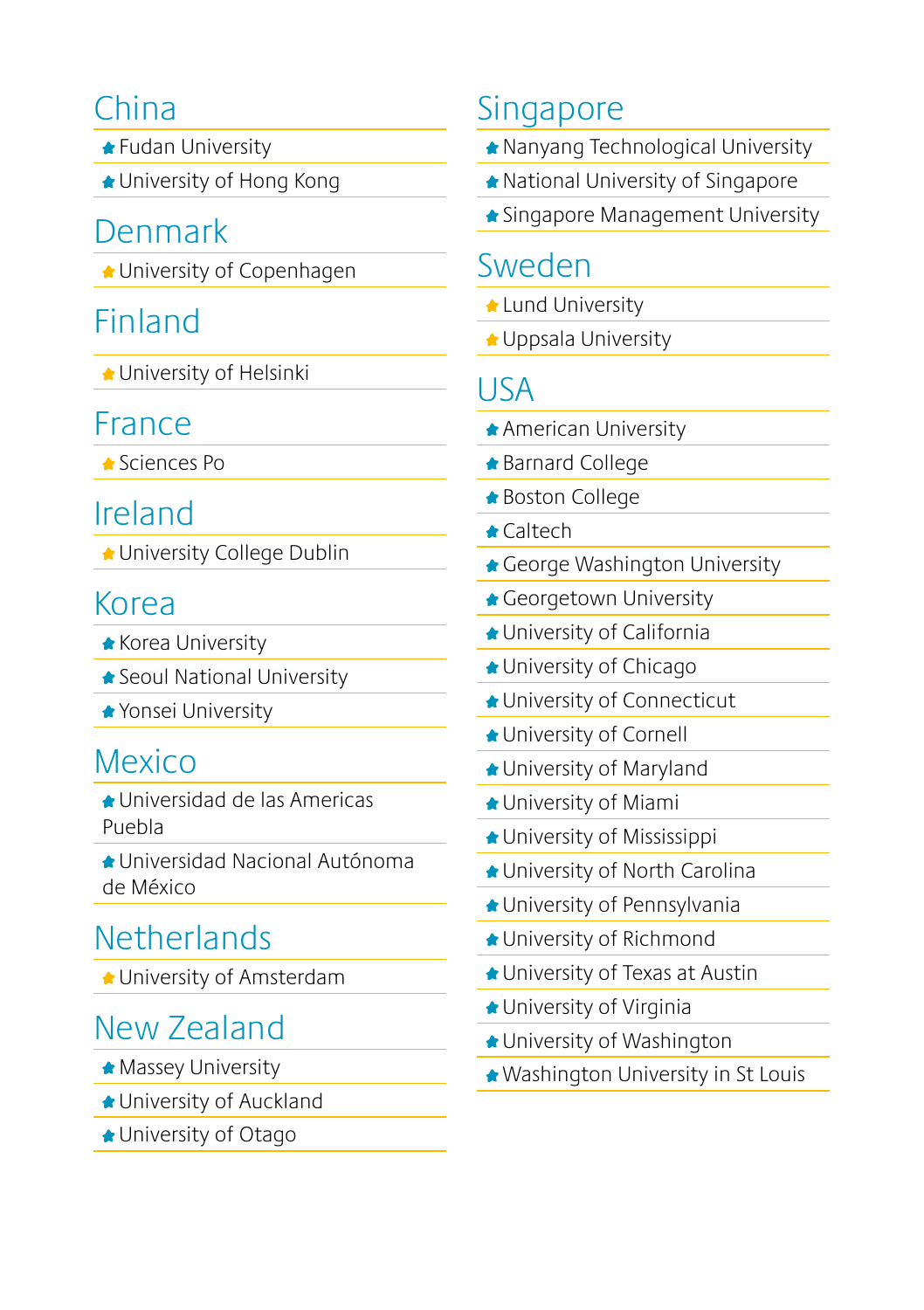# Subject-specific exchanges

#### Subject-specific exchanges are open to students studying in a particular School or Subject Area.

You should find suitable courses in the relevant subject area at the partner institution.

#### **About the teaching language:**

- Where only English is listed, sufficient courses are available in English
- Where two languages are listed, sufficient courses may not be available in English and knowledge of the other language may be required ([CEFR level B2](https://www.coe.int/en/web/common-european-framework-reference-languages/level-descriptions))
- Where only a language other than English is listed, all or the majority of courses are taught in this language and knowledge of this language will be required ([CEFR level B2](https://www.coe.int/en/web/common-european-framework-reference-languages/level-descriptions))

#### **For joint honours students:**

- You should apply for subject-specific exchanges under the subject in which your degree is based (this is usually the subject which comes first in the title of your degree)
- Check what the credit requirements are with your School Exchange Coordinators and make sure your chosen destinations will allow you to meet them

If you are studying a European language as part of your degree you should refer to the DELC Year Abroad Handbook for detailed information on credit requirements.

**European exchange** International exchange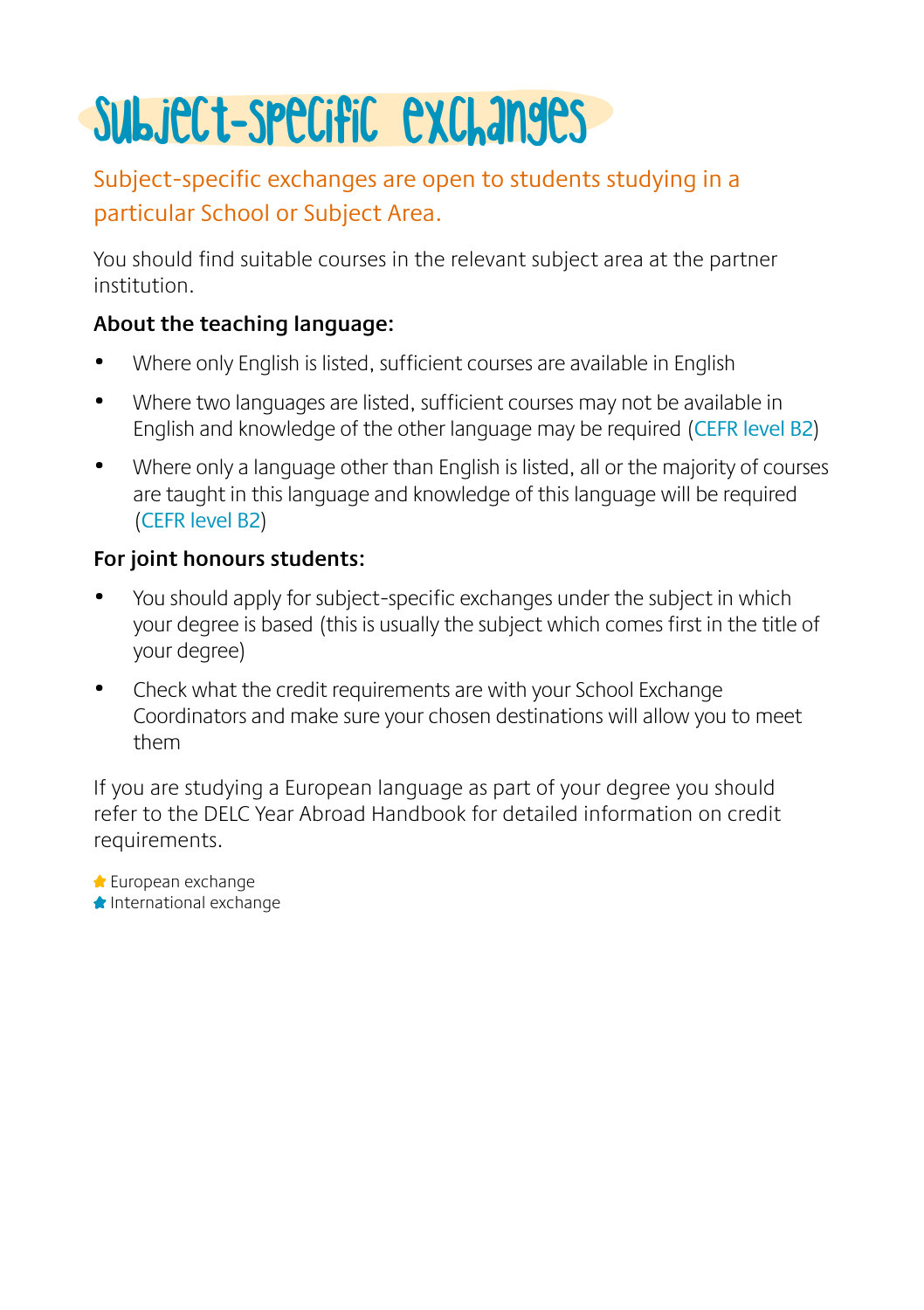| Institution                                                                     | Country        | Teaching<br>language | Level |
|---------------------------------------------------------------------------------|----------------|----------------------|-------|
| Archaeology                                                                     |                |                      |       |
| Listings for Archaeology can be found under 'History, Classics and Archaeology' |                |                      |       |
| Architecture                                                                    |                |                      |       |
| ★ TU Graz                                                                       | Austria        | English              | UG    |
| ◆ Universität Stuttgart                                                         | Germany        | English              | UG    |
| ★ National Technical University of<br>Athens                                    | Greece         | English              | UG    |
| ★ Universidad Ceu San Pablo Madrid                                              | Spain          | English              | UG/PG |
| Art - Intermedia                                                                |                |                      |       |
| LUCA - School of Arts                                                           | Belgium        | French               | UG    |
| Academy of Arts, Architecture &<br>Design in Prague                             | Czech Republic | English              | UG    |
| ★ Haute école des arts du Rhin                                                  | France         | English              | UG    |
| ★ Academy of Fine Art, Munich                                                   | Germany        | German               | UG    |
| Academy of Fine Art, ABK Stuttgart                                              | Germany        | German/English       | UG    |
| Hungarian University of Fine Arts,<br>Budapest                                  | Hungary        | English              | UG    |
| Leland University of the Arts                                                   | Iceland        | English              | UG    |
| ◆ Ontario College of Art & Design<br>University                                 | Canada         | English              | UG    |
| ★ University of British Columbia                                                | Canada         | English              | UG    |
| ★ SUNY Purchase                                                                 | <b>USA</b>     | English              | UG    |
| ★ Rhode Island School of Design                                                 | <b>USA</b>     | English              | UG    |
| ★ University of California                                                      | <b>USA</b>     | English              | UG    |
| Art - Painting                                                                  |                |                      |       |
| LUCA - School of Arts                                                           | Belgium        | French               | UG    |
| Academy of Arts, Architecture &<br>Design in Prague                             | Czech Republic | English              | UG    |
| ★ Haute école des arts du Rhin                                                  | France         | English              | UG    |
| ★ Academy of Fine Art, Munich                                                   | Germany        | German               | UG    |
| ★ Academy of Fine Art, ABK Stuttgart                                            | Germany        | German/English       | UG    |
| Hungarian University of Fine Arts,<br>Budapest                                  | Hungary        | English              | UG    |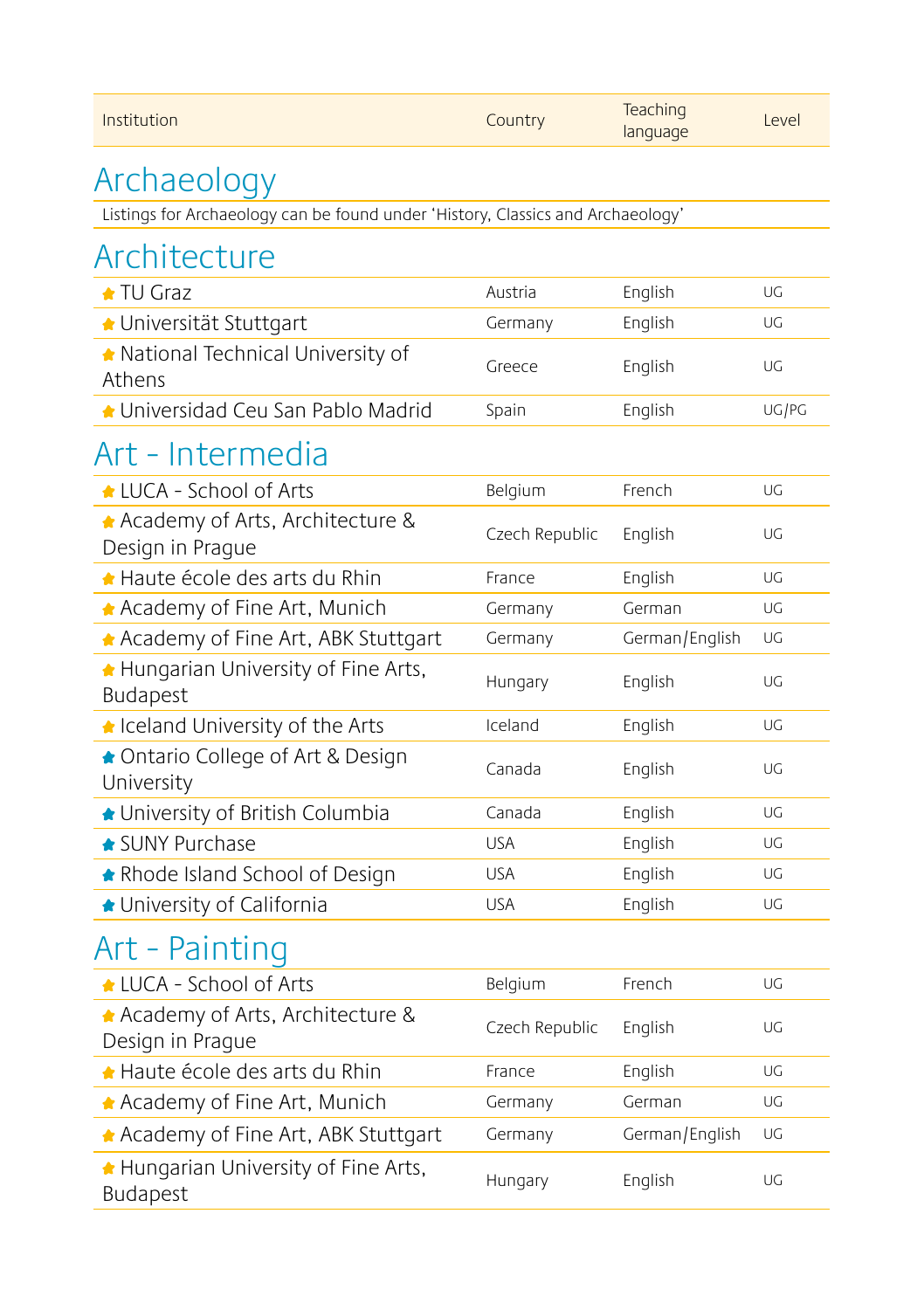| Institution                                           | Country        | Teaching<br>language | Level |
|-------------------------------------------------------|----------------|----------------------|-------|
| celand University of the Arts                         | Iceland        | English              | UG    |
| ★ University of British Columbia                      | Canada         | English              | UG    |
| ◆ Ontario College of Art & Design<br>University       | Canada         | English              | UG    |
| ★ SUNY Purchase                                       | <b>USA</b>     | English              | UG    |
| ★ Rhode Island School of Design                       | <b>USA</b>     | English              | UG    |
| ★ University of California                            | <b>USA</b>     | English              | UG    |
| Art - Photography                                     |                |                      |       |
| A Academy of Arts, Architecture &<br>Design in Prague | Czech Republic | English              | UG    |
| ▲ LAB University of Applied Sciences,<br>Lahti        | Finland        | English              | UG/PG |
| Vilnius Academy of Arts                               | Lithuania      | English              | UG    |
| ★ Ontario College of Art & Design<br>University       | Canada         | English              | UG    |
| Massachusetts College of Art and<br>Design            | <b>USA</b>     | English              | UG    |
| ★ SUNY Purchase                                       | <b>USA</b>     | English              | UG    |
| Maryland Institute College of Art                     | <b>USA</b>     | English              | UG    |
| * Rhode Island School of Design                       | <b>USA</b>     | English              | UG    |
| ★ University of California                            | <b>USA</b>     | English              | UG    |
| Art - Sculpture                                       |                |                      |       |
| Academy of Arts, Architecture &<br>Design in Prague   | Czech Republic | English              | UG    |
| ★ Estonian Academy of Arts                            | Estonia        | English              | UG    |
| LAB University of Applied Sciences,<br>Lahti          | Finland        | English              | UG/PG |
| Academy of Fine Art, Munich                           | Germany        | German               | UG    |
| ★ Weissensee Academy of Art Berlin                    | Germany        | German               | UG    |
| ★ Vilnius Academy of Arts                             | Lithuania      | English              | UG    |
| Griffith University (QCA)                             | Australia      | English              | UG    |
| Nova Scotia College of Art and Design                 | Canada         | English              | UG    |
| ◆ Ontario College of Art & Design<br>University       | Canada         | English              | UG    |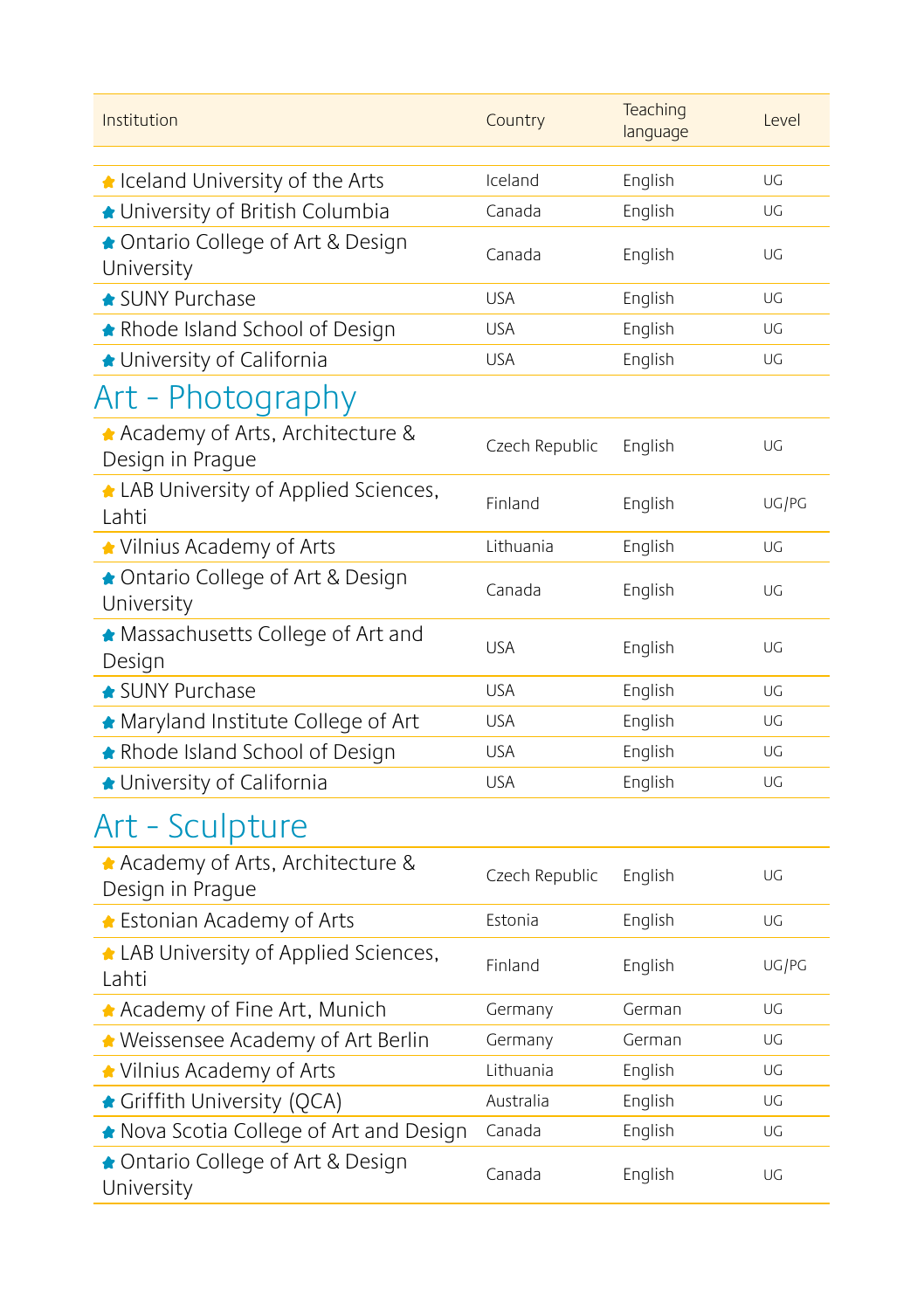| Institution                                             | Country        | Teaching<br>language   | Level |
|---------------------------------------------------------|----------------|------------------------|-------|
| ★ University of British Columbia                        | Canada         | English                | UG    |
| ★ Rhode Island School of Design                         | <b>USA</b>     | English                | UG    |
| ★ University of California                              | <b>USA</b>     | English                | UG    |
| <b>Biological Sciences</b>                              |                |                        |       |
| ◆ Uppsala University                                    | Sweden         | English                | UG    |
| <b>Business</b>                                         |                |                        |       |
| Vienna University of Economics and<br><b>Business</b>   | Austria        | German/English         | UG    |
| ★ KU Leuven                                             | Belgium        | English                | UG    |
| ★ Praque University of Economics and<br><b>Business</b> | Czech Republic | English                | UG    |
| ← Copenhagen Business School                            | Denmark        | English                | UG    |
| ★ ESSEC Business School, Paris                          | France         | French/English         | UG/PG |
| $\bigstar$ HEC Paris                                    | France         | French/English         | UG    |
| ★ Kedge Business School, Marseille                      | France         | French/English         | UG    |
| ★ Université Paris Dauphine                             | France         | French/English         | UG    |
| ★ NEOMA Business School                                 | France         | French/English         | UG/PG |
| ★ Berlin School of Economics & Law                      | Germany        | German/English         | UG    |
| Frankfurt School of Finance &<br>Management             | Germany        | German/English         | UG    |
| ★ Universität Mannheim                                  | Germany        | German/English         | UG    |
| Corvinus University of Budapest                         | Hungary        | English                | UG    |
| ▲ Università Commerciale Luigi Bocconi                  | Italy          | Italian/English        | UG    |
| ★ LUISS, Rome                                           | Italy          | English                | UG    |
| University of Amsterdam                                 | Netherlands    | English                | UG    |
| ◆ Universidade Católica Portuguesa                      | Portugal       | Portuguese/<br>English | UG    |
| ★ Universitat Pompeu Fabra                              | Spain          | Spanish/English        | UG    |
| $\star$ Universidad de Granada                          | Spain          | Spanish/English        | UG    |
| ★ Barcelona ESADE                                       | Spain          | Spanish/English        | UG    |
| ★ Universidad de Deusto                                 | Spain          | Spanish/English        | UG    |
| ★ Universidad Pontificia Comillas,<br>Madrid            | Spain          | Spanish                | UG    |
| $\triangle$ Universidad de Navarra                      | Spain          | Spanish/English        | UG    |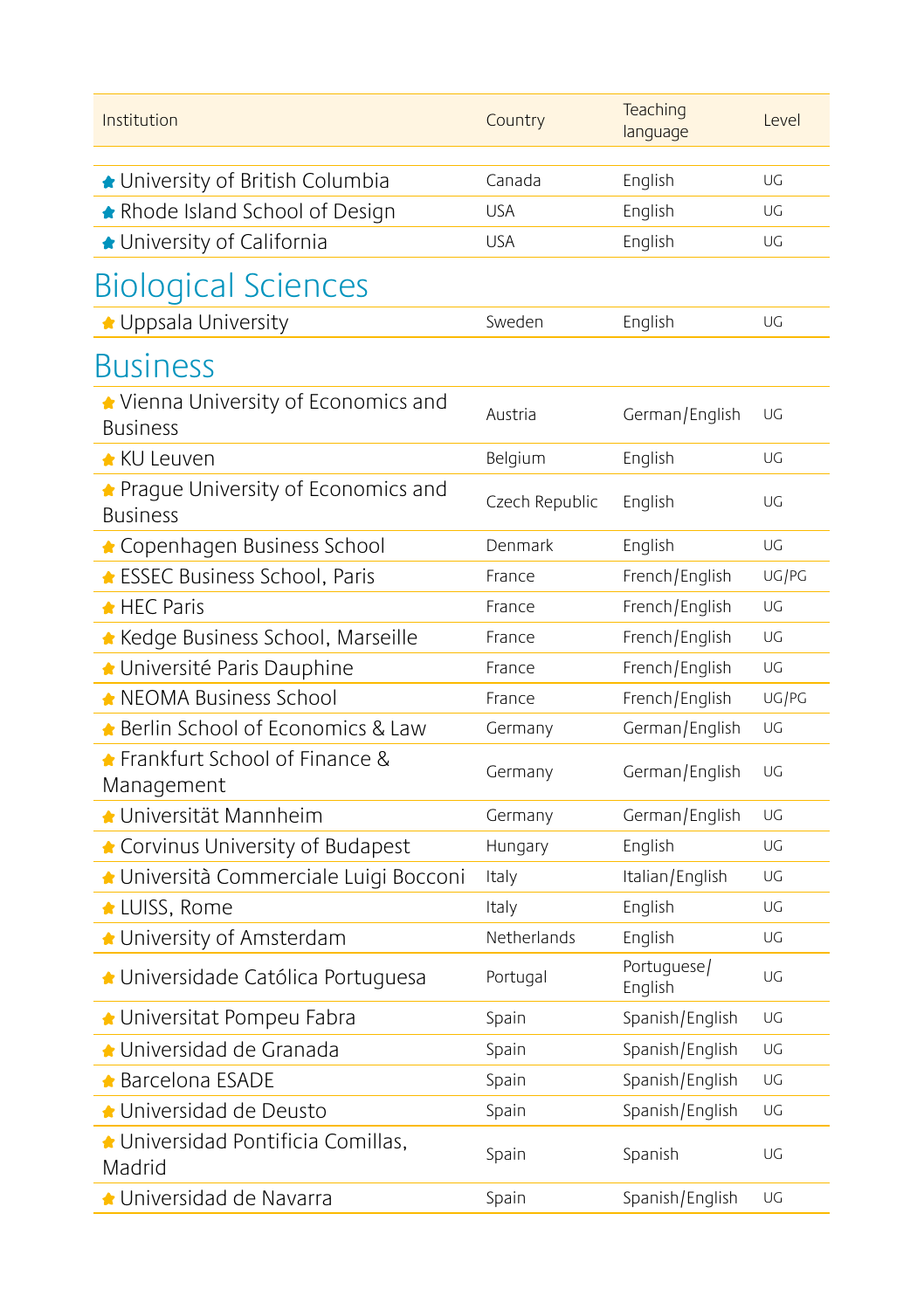| Institution                                                      | Country     | Teaching<br>language | Level |
|------------------------------------------------------------------|-------------|----------------------|-------|
| Lund University                                                  | Sweden      | English              | UG    |
| ★ University of St Gallen                                        | Switzerland | English              | UG    |
| k Istanbul University                                            | Turkey      | English              | UG    |
| $\bigstar$ HEC Lausanne                                          | Switzerland | English              | UG    |
| ★ University of Melbourne                                        | Australia   | English              | UG    |
| ★ University of Sydney                                           | Australia   | English              | UG    |
| ★ University of Queensland                                       | Australia   | English              | UG    |
| University of Alberta                                            | Canada      | English              | UG    |
| Carleton University                                              | Canada      | English              | UG    |
| <b>McGill University</b>                                         | Canada      | English              | UG    |
| ★ Queen's University                                             | Canada      | English              | UG    |
| ★ University of British Columbia<br><b>Business School</b>       | Canada      | English              | UG    |
| ★ University of Toronto                                          | Canada      | English              | UG    |
| ★ University of Hong Kong                                        | China       | English              | UG    |
| ★ University of Nottingham Ningbo                                | China       | English              | UG    |
| ★ University of Peking                                           | China       | English              | UG    |
| <b>*</b> Keio University                                         | Japan       | English              | UG    |
| <b>*</b> Korea University                                        | Korea       | English              | UG    |
| ★ University of Otago                                            | New Zealand | English              | UG    |
| ★ Nanyang Technological University                               | Singapore   | English              | UG    |
| National Taiwan University                                       | Taiwan      | English              | UG    |
| ★ Chulalongkorn University                                       | Thailand    | English              | UG    |
| <b>* Babson College</b>                                          | <b>USA</b>  | English              | UG    |
| ★ Binghamton University                                          | <b>USA</b>  | English              | UG    |
| <b>*</b> Emory University                                        | <b>USA</b>  | English              | UG    |
| University of Michigan - Ross School<br>of Business              | <b>USA</b>  | English              | UG    |
| ★ University of Richmond                                         | <b>USA</b>  | English              | UG    |
| ★ University of South Carolina                                   | <b>USA</b>  | English              | UG    |
| ★ University of Texas at Austin                                  | <b>USA</b>  | English              | UG    |
| ★ University of Pennsylvania - Wharton<br><b>Business School</b> | <b>USA</b>  | English              | UG    |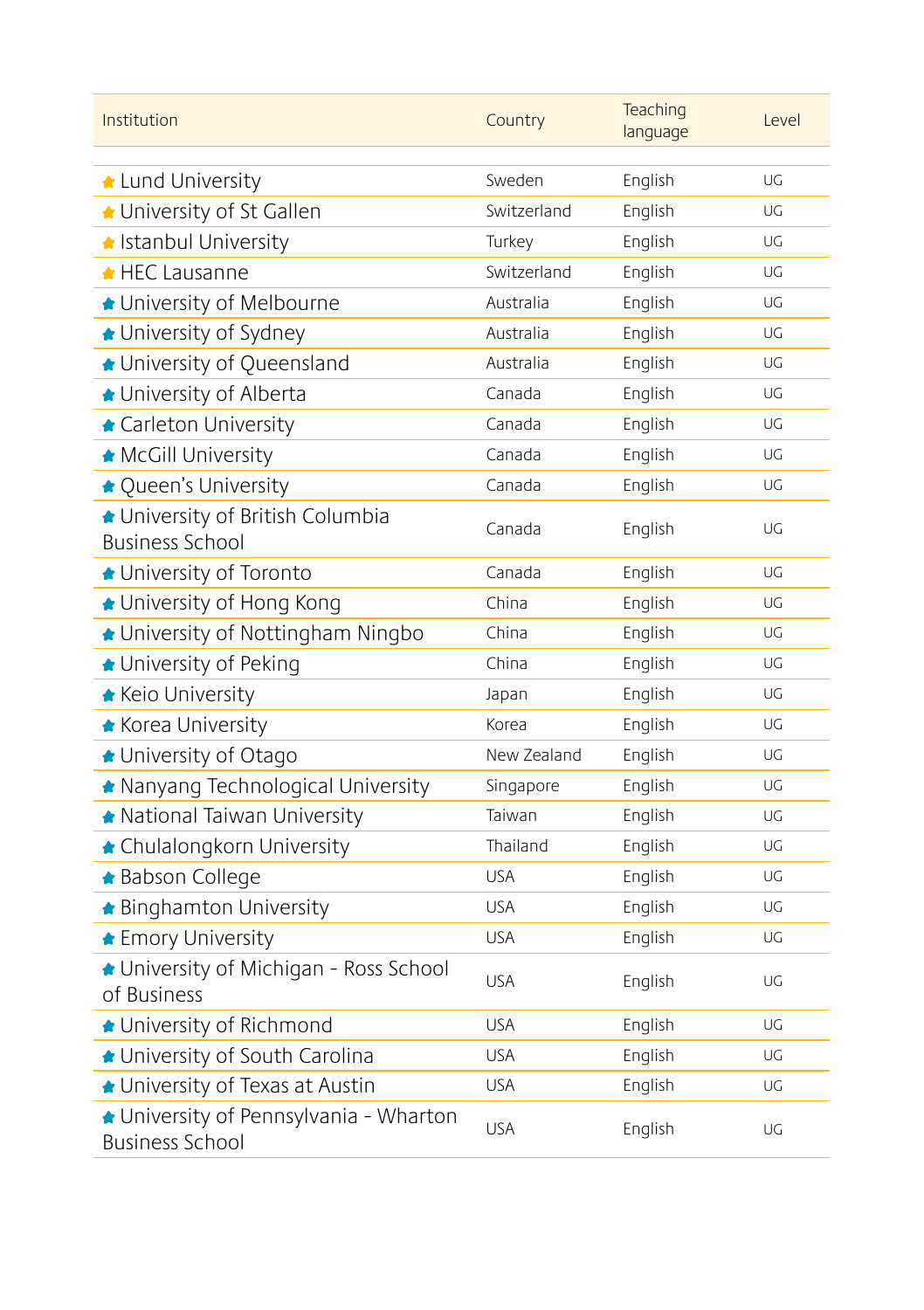| Institution                                                                             | Country     | Teaching<br>language | Level |
|-----------------------------------------------------------------------------------------|-------------|----------------------|-------|
| <b>Celtic Studies</b>                                                                   |             |                      |       |
| ← University College Cork                                                               | Ireland     | English              | UG    |
| Chemistry                                                                               |             |                      |       |
| All Chemistry exchanges are lab-based and do not require a language other than English. |             |                      |       |
| ★ Universität Innsbruck                                                                 | Austria     | English              | UG    |
| <b>* ENSC Lille</b>                                                                     | France      | English              | UG    |
| ★ Université Grenoble Alpes                                                             | France      | English              | UG    |
| ★ Université De Haute-Alsace                                                            | France      | English              | UG    |
| $\triangle$ TU Berlin                                                                   | Germany     | English              | UG    |
| ★ TU München                                                                            | Germany     | English              | UG    |
| ◆ Università di Bologna                                                                 | Italy       | English              | UG    |
| University of Amsterdam                                                                 | Netherlands | English              | UG    |
| ★ Universidad de Alicante                                                               | Spain       | English              | UG    |
| ◆ Universitat Rovira i Virgili                                                          | Spain       | English              | UG    |
| <b>★ EPF Lausanne</b>                                                                   | Switzerland | English              | UG/PG |
| Lucerne University of Applied<br>Sciences and Arts                                      | Switzerland | English              | UG    |
| <b>★ ETH Zürich</b>                                                                     | Switzerland | English              | UG    |
| ★ Australian National University                                                        | Australia   | English              | UG    |
| ★ University of Melbourne                                                               | Australia   | English              | UG    |
| ★ University of Sydney                                                                  | Australia   | English              | UG    |
| ★ University of Montreal                                                                | Canada      | English              | UG    |
| ★ University of Hong Kong                                                               | China       | English              | UG    |
| ★ IIT Kharagpur                                                                         | India       | English              | UG    |
| <b>* Ben Gurion University</b>                                                          | Israel      | English              | UG    |
| * Nagoya University                                                                     | Japan       | English              | UG    |
| ★ Ewha Womans University                                                                | Korea       | English              | UG    |
| Novosibirsk State University                                                            | Russia      | English              | UG    |
| ★ Nanyang Technological University                                                      | Singapore   | English              | UG    |
| ★ National Taiwan University                                                            | Taiwan      | English              | UG    |
| ★ Haverford College                                                                     | <b>USA</b>  | English              | UG    |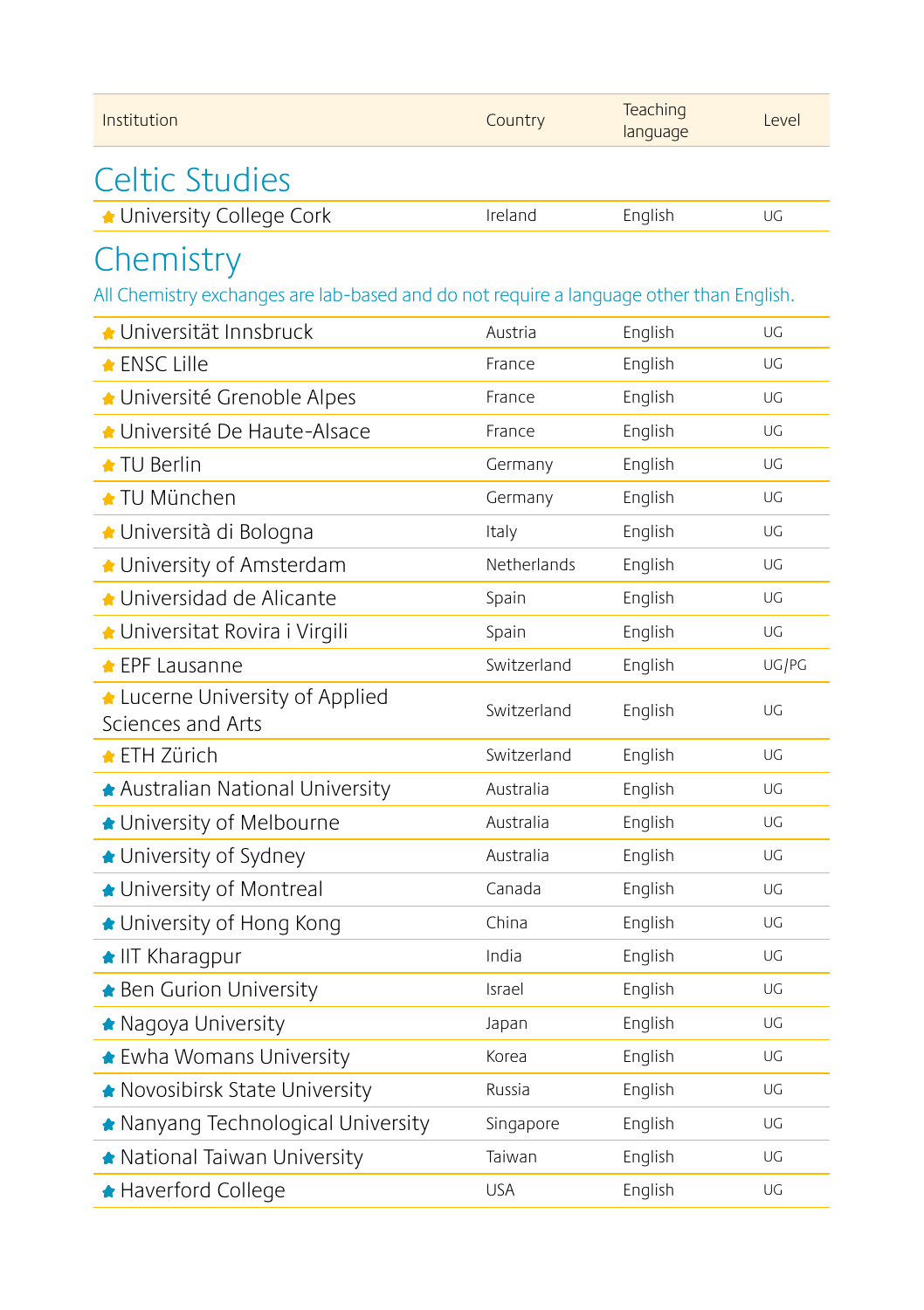| Institution                    | Country    | Teaching<br>language  | Level |
|--------------------------------|------------|-----------------------|-------|
|                                |            |                       |       |
| ★ University of Chicago        | <b>USA</b> | English               | UG    |
| ★ University of Connecticut    | <b>USA</b> | English               | UG    |
| ★ University of Pittsburgh     | <b>USA</b> | English               | UG    |
| Chinese                        |            |                       |       |
| $\bigstar$ University of Fudan | China      | Chinese<br>(Mandarin) | LIG   |
| ★ University of Peking         | China      | Chinese<br>(Mandarin) | UG    |
| ★ National Chengchi University | Taiwan     | Chinese<br>(Mandarin) | UG    |

#### Classics

Listings for Classics can be found under 'History, Classics and Archaeology'

# Computing/Informatics

| $\triangle$ Universität des Saarlandes               | Germany     | English         | UG     |
|------------------------------------------------------|-------------|-----------------|--------|
| ★ Universitat Politecnica de Catalunya,<br>Barcelona | Spain       | Spanish/English | UG/PhD |
| $\bigstar$ EPF Lausanne                              | Switzerland | English         | UG     |
| $\triangle$ ETH Zurich                               | Switzerland | English         | UG     |
| ★ Carnegie Mellon University                         | <b>USA</b>  | English         | UG     |
| ★ University of Illinois (Urbana<br>Champaign)       | <b>USA</b>  | English         | UG     |
| ★ University of Maryland                             | <b>USA</b>  | English         | UG     |
| ★ University of Pennsylvania                         | <b>USA</b>  | English         | UG     |
| <b>Dental Studies</b>                                |             |                 |        |
| ◆ University of Oslo                                 | Norway      | English         | UG     |
| Design - Animation                                   |             |                 |        |
| LAB University of Applied Sciences,<br>Lahti         | Finland     | English         | UG/PG  |
| ★ Iceland University of the Arts                     | Iceland     | English         | UG     |
| Griffith University (QCA)                            | Australia   | English         | UG     |
| ★ Emily Carr University of Art & Design              | Canada      | English         | UG     |
| ◆ Ontario College of Art & Design<br>University      | Canada      | English         | UG     |
|                                                      |             |                 |        |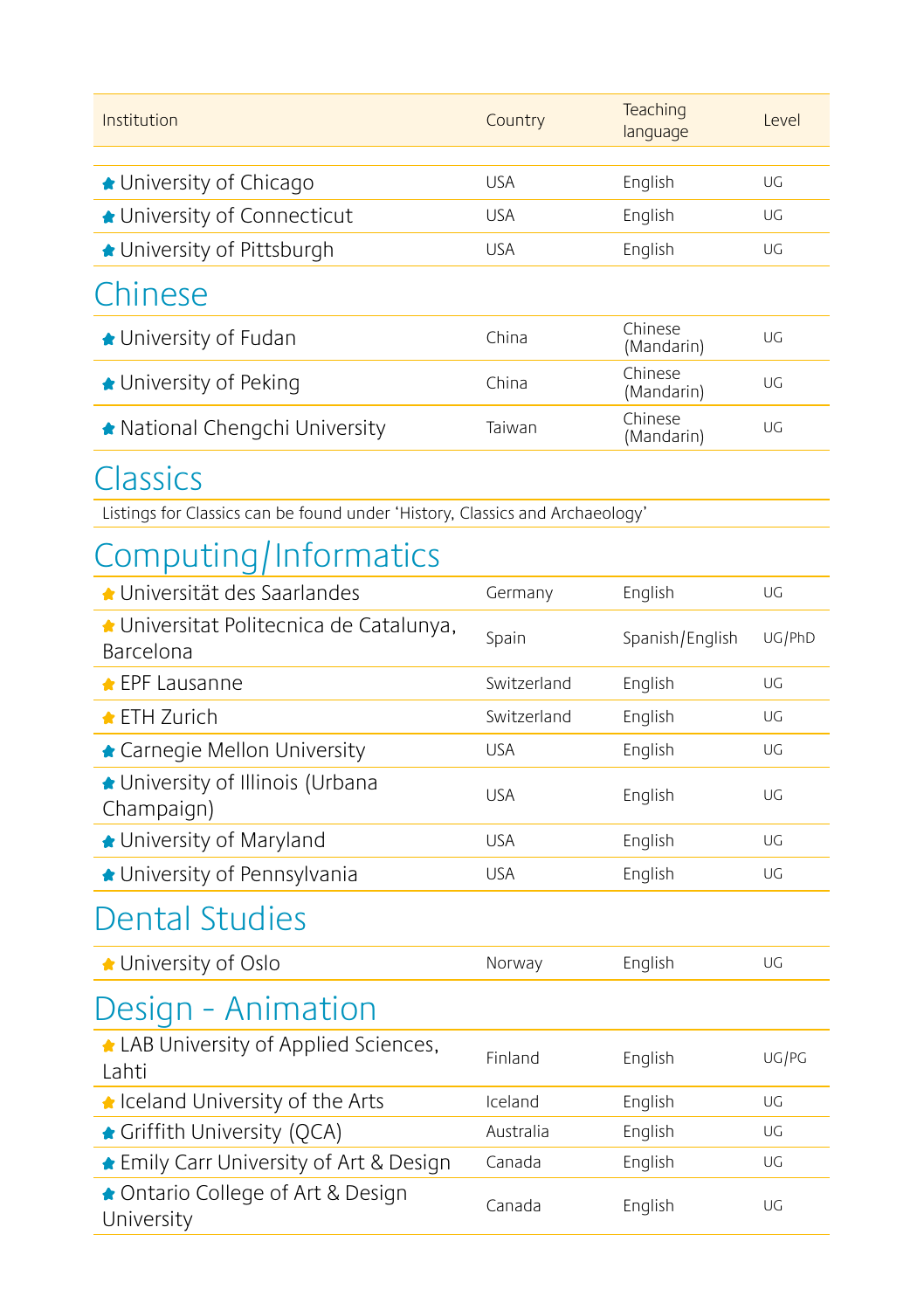| Institution                                                                        | Country     | Teaching<br>language | Level |
|------------------------------------------------------------------------------------|-------------|----------------------|-------|
| Design - Fashion                                                                   |             |                      |       |
| LAB University of Applied Sciences,<br>Lahti                                       | Finland     | English              | UG/PG |
| Amsterdam University of Applied<br>Sciences (AMFI)                                 | Netherlands | English              | UG    |
| Donghua University, Shanghai<br>International College of Fashion and<br>Innovation | China       | English              | UG    |
| Design - Film & Television                                                         |             |                      |       |
| ★ Emily Carr University of Art and<br>Design                                       | Canada      | English              | UG    |
| ★ Srishti School of Art, Design &<br>Technology                                    | India       | English              | UG    |
| Design - Graphic Design                                                            |             |                      |       |
| Royal Danish Academy of Fine Arts                                                  | Denmark     | English              | UG    |
| ★ Estonian Academy of Arts                                                         | Estonia     | English              | UG    |
| <b>RMIT University</b>                                                             | Australia   | English              | UG    |
| ★ Emily Carr University of Art & Design                                            | Canada      | English              | UG    |
| ◆ Ontario College of Art & Design<br>University                                    | Canada      | English              | UG    |
| ★ Hong Kong Polytechnic University                                                 | China       | English              | UG    |
| Massachusetts College of Art &<br>Design                                           | <b>USA</b>  | English              | UG    |
| Maryland Institute College of Art                                                  | <b>USA</b>  | English              | UG    |
| Design - Illustration                                                              |             |                      |       |
| ★ Haute École des Arts du Rhin                                                     | France      | English              | UG    |
| Lucerne University of Applied<br>Sciences and Arts                                 | Switzerland | English              | UG    |
| ◆ Ontario College of Art & Design<br>University                                    | Canada      | English              | UG    |
| Massachusetts College of Art &<br>Design                                           | <b>USA</b>  | English              | UG    |
| * Rhode Island School of Design                                                    | <b>USA</b>  | English              | UG    |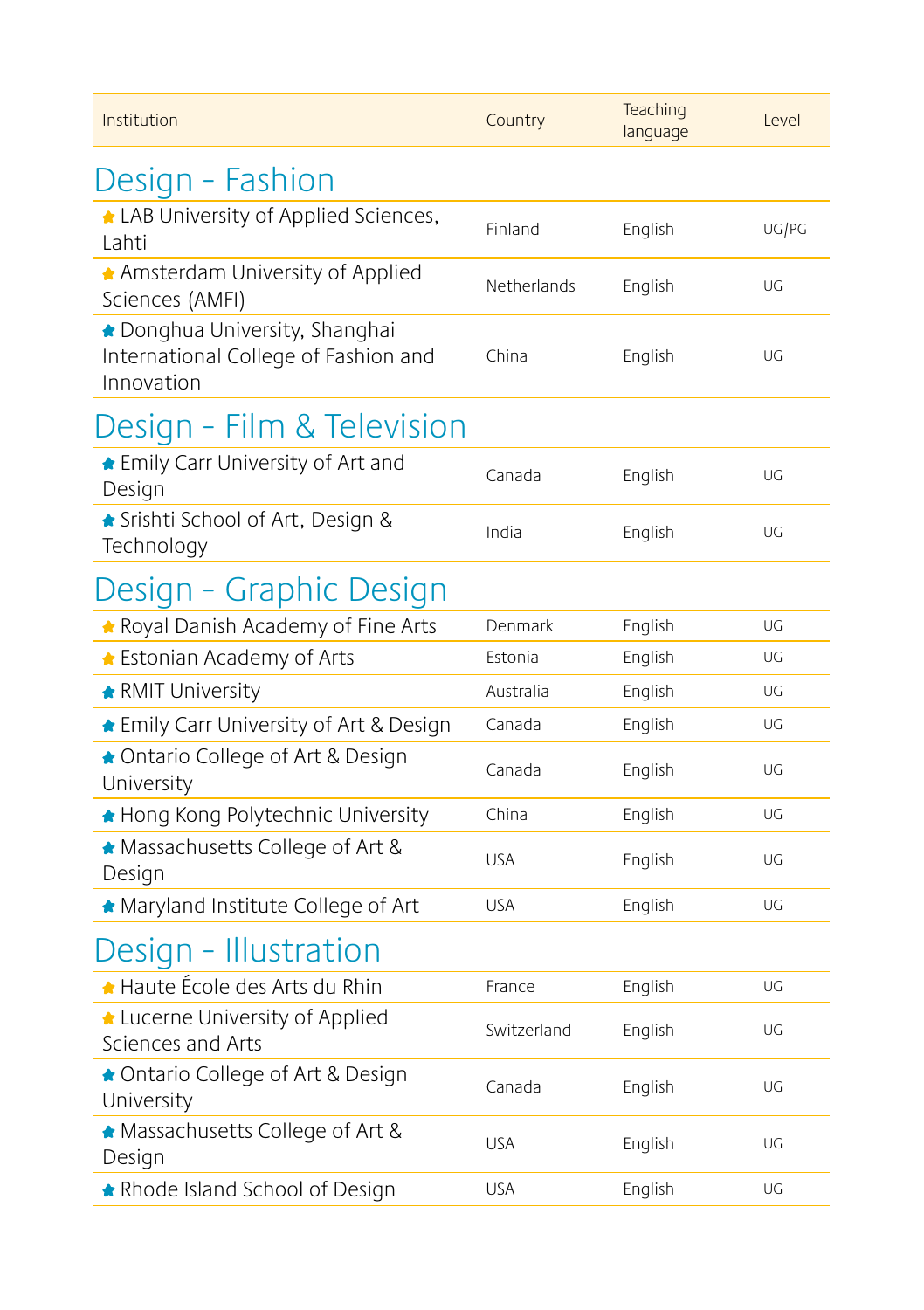| Institution                                                                        | Country   | Teaching<br>language | Level |
|------------------------------------------------------------------------------------|-----------|----------------------|-------|
| Design - Interior Design                                                           |           |                      |       |
| LAB University of Applied Sciences,<br>Lahti                                       | Finland   | English              | UG/PG |
| ★ HFT, Stuttgart                                                                   | Germany   | English              | UG/PG |
| <b>RMIT University</b>                                                             | Australia | English              | UG    |
| ◆ Ontario College of Art & Design<br>University                                    | Canada    | English              | UG    |
| Donghua University, Shanghai<br>International College of Fashion and<br>Innovation | China     | English              | UG    |
| ★ Hong Kong Polytechnic University                                                 | China     | English              | UG    |
| Design - Jewellery & Silversmithing                                                |           |                      |       |
| ★ Estonian Academy of Arts                                                         | Estonia   | English              | UG    |
| LAB University of Applied Sciences,<br>Lahti                                       | Finland   | English              | UG/PG |
| Nova Scotia College of Art and Design                                              | Canada    | English              | UG    |
| ◆ Ontario College of Art & Design<br>University                                    | Canada    | English              | UG    |
| ★ Hiko Mizuno College of Jewelry                                                   | Japan     | English              | UG    |
| ★ Kanazawa College of Art                                                          | Japan     | English              | UG    |
| <b>* Kookmin University</b>                                                        | Korea     | English              | UG    |
| Design - Performance Costume                                                       |           |                      |       |
| Donghua University, Shanghai<br>International College of Fashion and<br>Innovation | China     | English              | UG    |
| Design - Product Design                                                            |           |                      |       |
| ★ Ecole Nationale Supérieure des Arts<br>Decoratifs (ENSAD) Paris                  | France    | English              | UG    |
| ★ Potsdam University of Applied<br>Sciences                                        | Germany   | German/English       | UG    |
| Lund University                                                                    | Sweden    | English              | UG    |
| ★ Emily Carr University of Art & Design                                            | Canada    | English              | UG    |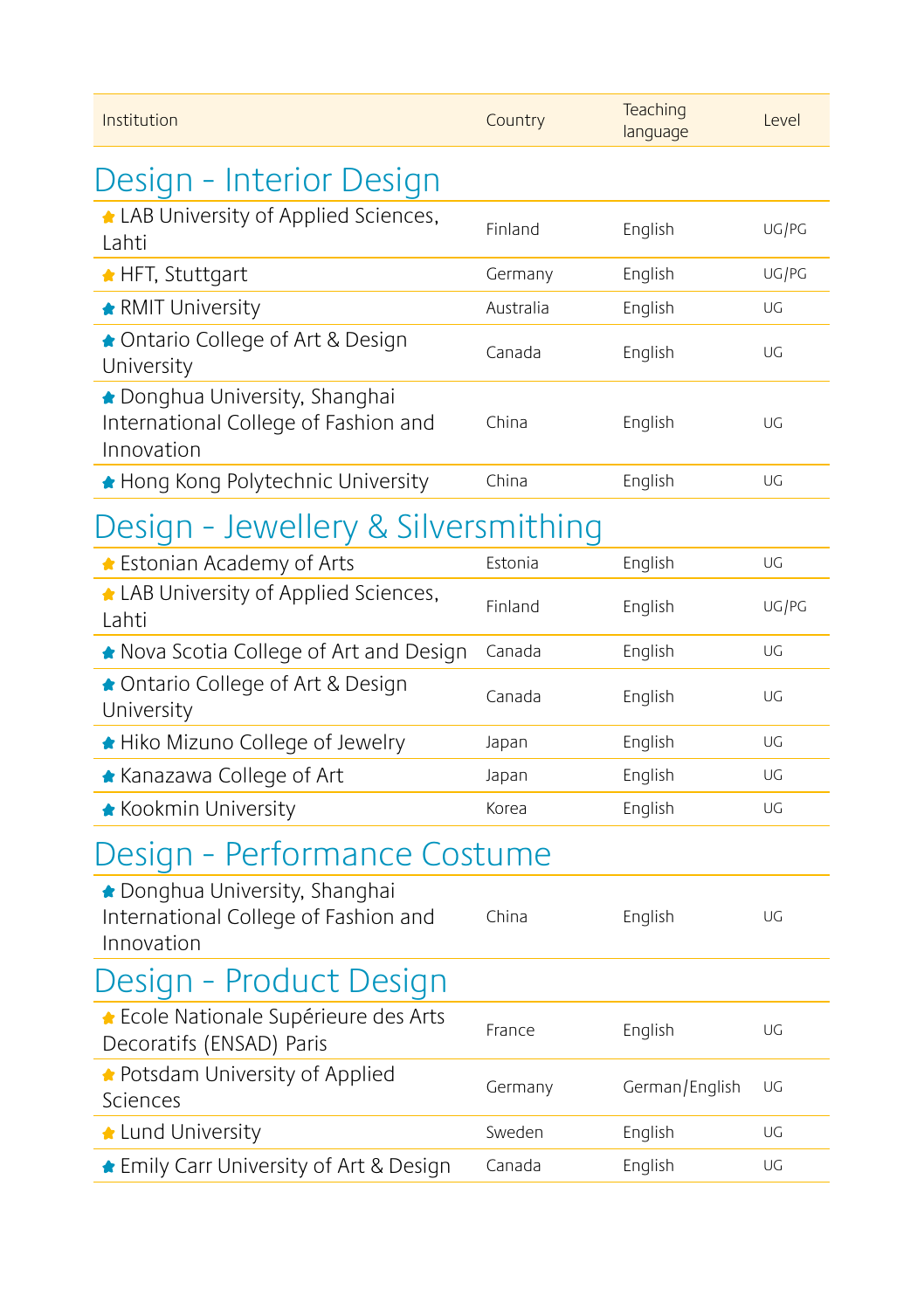| Institution                                     | Country     | Teaching<br>language | Level  |
|-------------------------------------------------|-------------|----------------------|--------|
| ◆ Ontario College of Art & Design<br>University | Canada      | English              | UG     |
| ★ Hong Kong Polytechnic University              | China       | English              | UG     |
| ★ Rhode Island School of Design                 | <b>USA</b>  | English              | UG     |
| Design - Textiles                               |             |                      |        |
| Royal Danish Academy of Fine Arts               | Denmark     | English              | UG     |
| ◆ Ontario College of Art & Design<br>University | Canada      | English              | UG     |
| * Kanazawa College of Art                       | Japan       | English              | UG     |
| ★ Rhode Island School of Design                 | <b>USA</b>  | English              | UG     |
| Divinity                                        |             |                      |        |
| ★ Eberhard Karls Universität Tübingen           | Germany     | German               | PG     |
| ★ Radboud Universiteit Nijmegen                 | Netherlands | English              | UG     |
| Economics                                       |             |                      |        |
| ★ Universität Mannheim                          | Germany     | English              | UG/PhD |
| LUISS, Rome                                     | Italy       | English              | UG     |
| University of Malta                             | Malta       | English              | UG     |
| ★ Universiteit Tilburg                          | Netherlands | English              | UG     |
| ★ Universitat Pompeu Fabra                      | Spain       | English              | UG     |
| ★ University of Oregon                          | <b>USA</b>  | English              | UG     |
| Education                                       |             |                      |        |
| ★ Private University of Education, Linz         | Austria     | German               | UG     |
| Engineering (all disciplines)                   |             |                      |        |
| Case Western Reserve University                 | <b>USA</b>  | English              | UG     |
| ★ Catholic University of America                | <b>USA</b>  | English              | UG     |
| ★ Iowa State University                         | <b>USA</b>  | English              | UG     |
| ★ University of Texas at Austin                 | <b>USA</b>  | English              | UG     |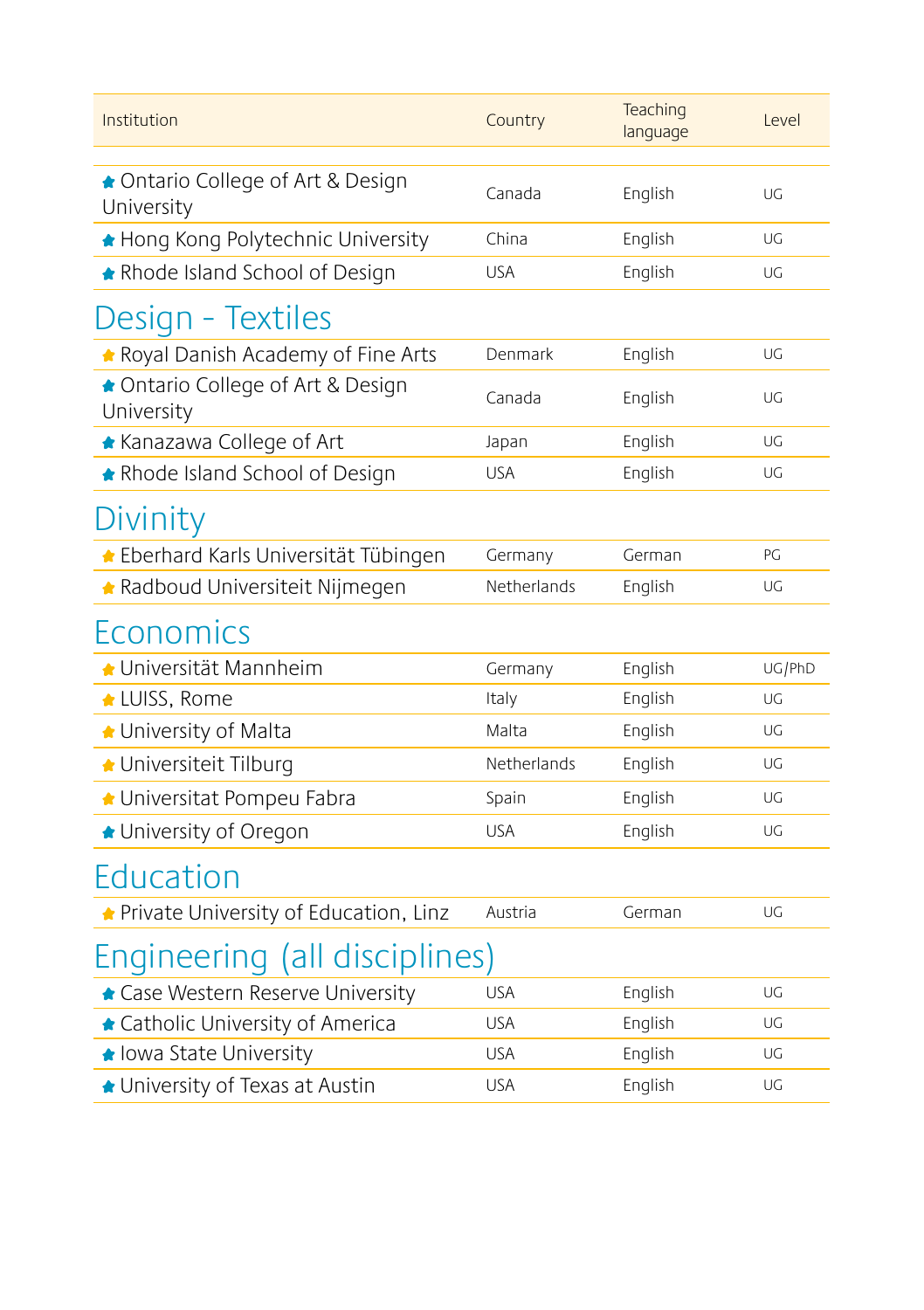| Institution                                  | Country        | Teaching<br>language | Level |  |
|----------------------------------------------|----------------|----------------------|-------|--|
| Engineering - Chemical Engineering           |                |                      |       |  |
| A National Technical University of<br>Athens | Greece         | English              | UG    |  |
| ★ Università di Bologna                      | Italy          | English              | UG    |  |
| ★ Università di Genova                       | Italy          | English              | UG    |  |
| ◆ Università degli studi di Palermo          | Italy          | Italian/English      | UG    |  |
| ★ EPF Lausanne                               | Switzerland    | English              | UG    |  |
| Engineering - Civil Engineering              |                |                      |       |  |
| $\triangle$ EIVP Paris                       | France         | French               | UG    |  |
| <b>← TU München</b>                          | Germany        | German/English       | UG    |  |
| <b>★ UP Timisoara</b>                        | Romania        | English              | UG    |  |
| ★ University of the Witwatersrand            | South Africa   | English              | UG    |  |
| Engineering - Electrical Engineering         |                |                      |       |  |
| ★ TU München                                 | Germany        | German/English       | UG    |  |
| ★ ETH Zürich                                 | Switzerland    | English              | UG    |  |
| Engineering - Mechanical Engineering         |                |                      |       |  |
| A Haute Ecole de Namur-Liège-<br>Luxembourg  | Belgium        | French/English       | UG    |  |
| ★ Leibniz Universität Hannover               | Germany        | German/English       | UG    |  |
| ★ Università di Genova                       | Italy          | Italian/English      | UG    |  |
| ★ Universidad de Malaga                      | Spain          | Spanish/English      | UG    |  |
| ★ University of the Witwatersrand            | South Africa   | English              | UG    |  |
| Northeastern University                      | <b>USA</b>     | English              | UG    |  |
| English Literature<br>Language               |                |                      |       |  |
| ◆ Universität Wien                           | Austria        | English              | UG    |  |
| ← Charles University Praque                  | Czech Republic | English              | UG    |  |
| ★ University of Copenhagen                   | Denmark        | English              | UG    |  |
| ★ Freie Universität Berlin                   | Germany        | English              | UG    |  |
| University of Amsterdam                      | Netherlands    | English              | UG    |  |
| ▲ Universitat Autònoma de Barcelona          | Spain          | English              | UG    |  |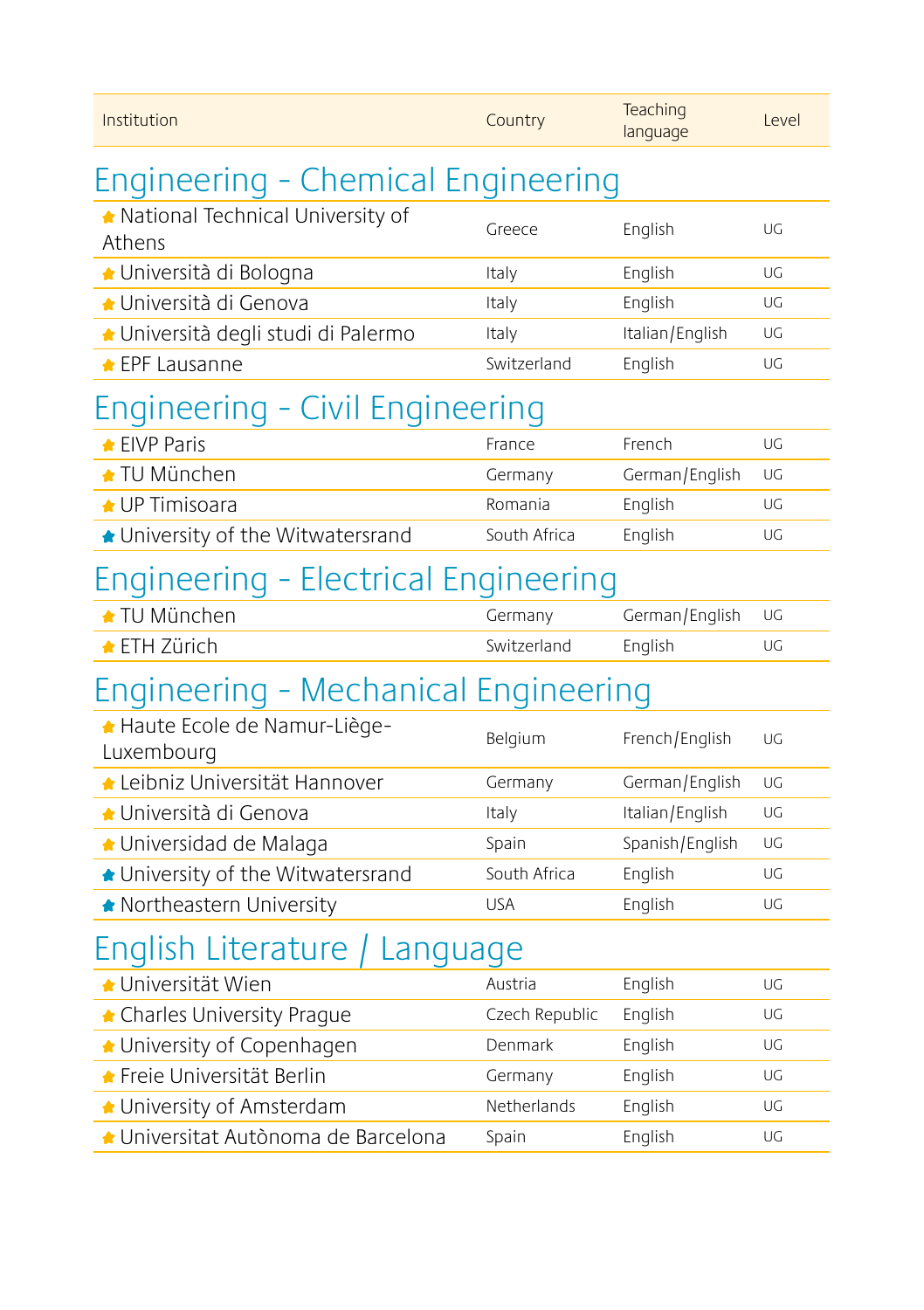| Institution                                         | Country   | Teaching<br>language | Level |
|-----------------------------------------------------|-----------|----------------------|-------|
| Environmental Science                               |           |                      |       |
| ★ University of Sydney                              | Australia | English              | UG    |
| French                                              |           |                      |       |
| ★ Université Libre de Bruxelles                     | Belgium   | French               | UG    |
| ★ Université de Liège                               | Belgium   | French               | UG    |
| <b>★ UC Louvain</b>                                 | Belgium   | French               | UG    |
| ★ École du Louvre                                   | France    | French               | UG    |
| ★ ENS Lyon                                          | France    | French               | UG    |
| ★ Université de Franche-Comté,<br>Besancon          | France    | French               | UG    |
| Université de Bretagne Occidentale,<br><b>Brest</b> | France    | French               | UG    |
| CUFR Jean-François Champollion                      | France    | French               | UG    |
| ▲ Université de Bourgogne, Dijon                    | France    | French               | UG    |
| ★ Université Grenoble Alpes                         | France    | French               | UG    |
| ← IEP Grenoble                                      | France    | French               | UG    |
| ★ Université de Limoges                             | France    | French               | UG    |
| ★ IEP Lyon                                          | France    | French               | UG    |
| Aix-Marseille Université                            | France    | French               | UG    |
| Université de Montpellier III                       | France    | French               | UG    |
| <b>★Université de Nantes</b>                        | France    | French               | UG    |
| ▲ Université de Nice - Sophia Antipolis             | France    | French               | UG    |
| ★ Université Sorbonne Nouvelle -<br>Paris 3         | France    | French               | UG    |
| ▲ Université Paris-Sorbonne (Paris IV)              | France    | French               | UG    |
| ▲ Université Paris-Diderot (Paris 7)                | France    | French               | UG    |
| ◆ Université Paris Dauphine                         | France    | French               | UG    |
| ★ Université Paris Ouest - Nanterre La<br>Défense   | France    | French               | UG    |
| ▲ Université Paris-Est Créteil Val-de-<br>Marne     | France    | French               | UG    |
| $\triangle$ ISIT Paris                              | France    | French               | UG    |
| ★ Université de Perpignan Via Domitia               | France    | French               | UG    |
| $\bigstar$ IEP Rennes                               | France    | French               | UG    |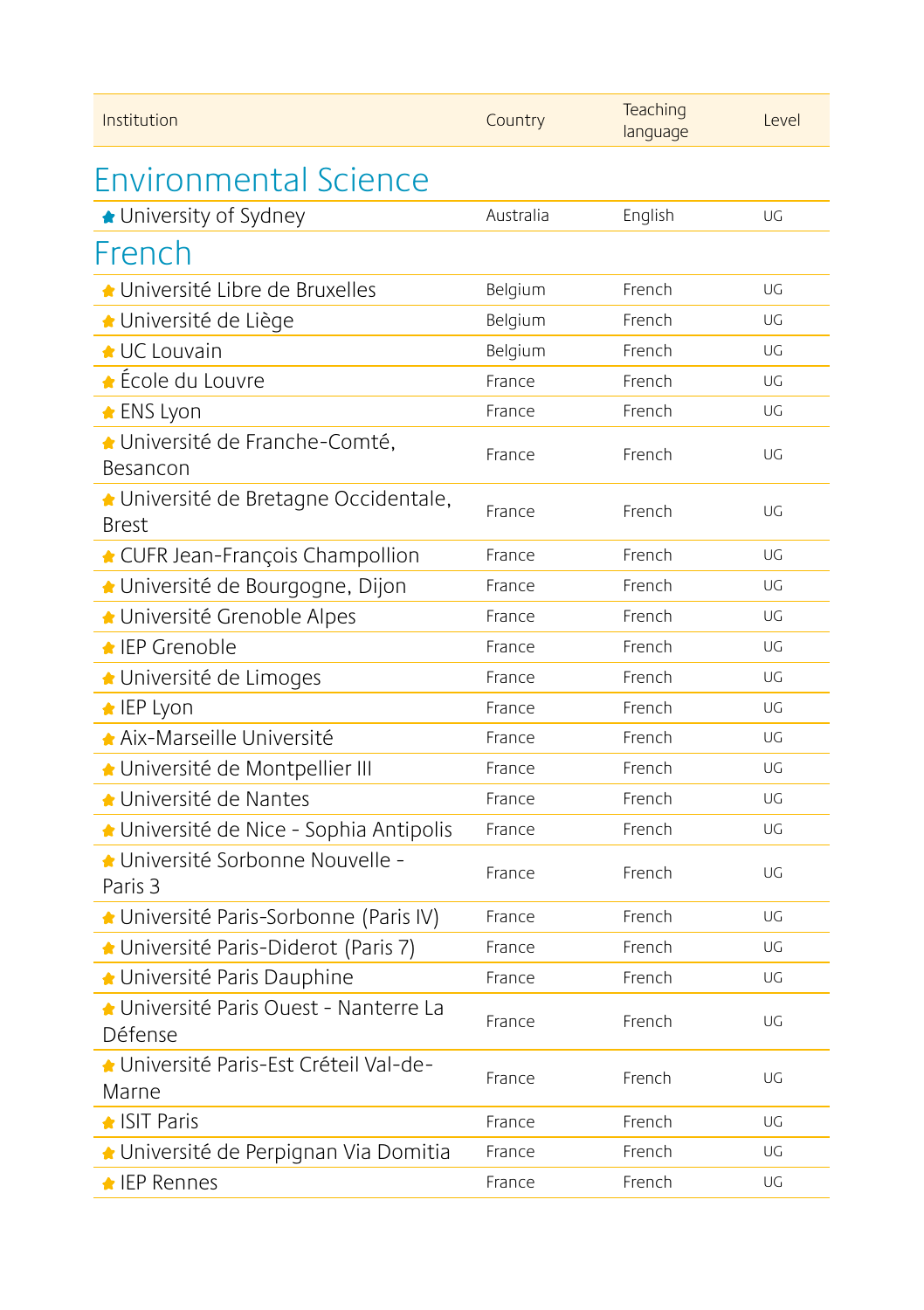| Institution                               | Country      | Teaching<br>language | Level |
|-------------------------------------------|--------------|----------------------|-------|
| ★ Université de la Rochelle               | France       | French               | UG    |
| ★ Université de Rouen                     | France       | French               | UG    |
| ★ Université de Strasbourg                | France       | French               | UG    |
| ▲ Université de Toulouse II - Le Mirail   | France       | French               | UG    |
| ▲ Université François-Rabelais, Tours     | France       | French               | UG    |
| ★ Université de Genève                    | Switzerland  | French               | UG    |
| Geography                                 |              |                      |       |
| ★ Université Grenoble Alpes               | France       | French/English       | UG    |
| $\bullet$ Universidad de Cantabria        | Spain        | Spanish/English      | UG    |
| ★ University of the Witwatersrand         | South Africa | English              | UG    |
| Geology                                   |              |                      |       |
| $\star$ Universidad de Salamanca          | Spain        | Spanish              | UG    |
| Lund University                           | Sweden       | English              | UG    |
| ★ Stockholm University                    | Sweden       | English              | UG    |
| ★ University of Calgary                   | Canada       | English              | UG    |
| ★ Victoria University of Wellington       | New Zealand  | English              | UG    |
| German                                    |              |                      |       |
| ★ Universität Wien                        | Austria      | German               | UG    |
| ★ Universität Augsburg                    | Germany      | German               | UG    |
| ★ Freie Universität Berlin                | Germany      | German               | UG    |
| $\star$ TU Berlin                         | Germany      | German               | UG    |
| ◆ Universität Freiburg                    | Germany      | German               | UG    |
| ★ Universität Hamburg                     | Germany      | German               | UG    |
| ★ Universität Heidelberg                  | Germany      | German               | UG    |
| ★ Universität Leipzig                     | Germany      | German               | UG    |
| ▲ Johannes Gutenberg Universität<br>Mainz | Germany      | German               | UG    |
| ★ Eberhard Karls Universität Tübingen     | Germany      | German               | UG    |
| History of Art                            |              |                      |       |
| ▲ École du Louvre                         | France       | French               | UG    |
| Université de Montpellier III             | France       | French               | UG    |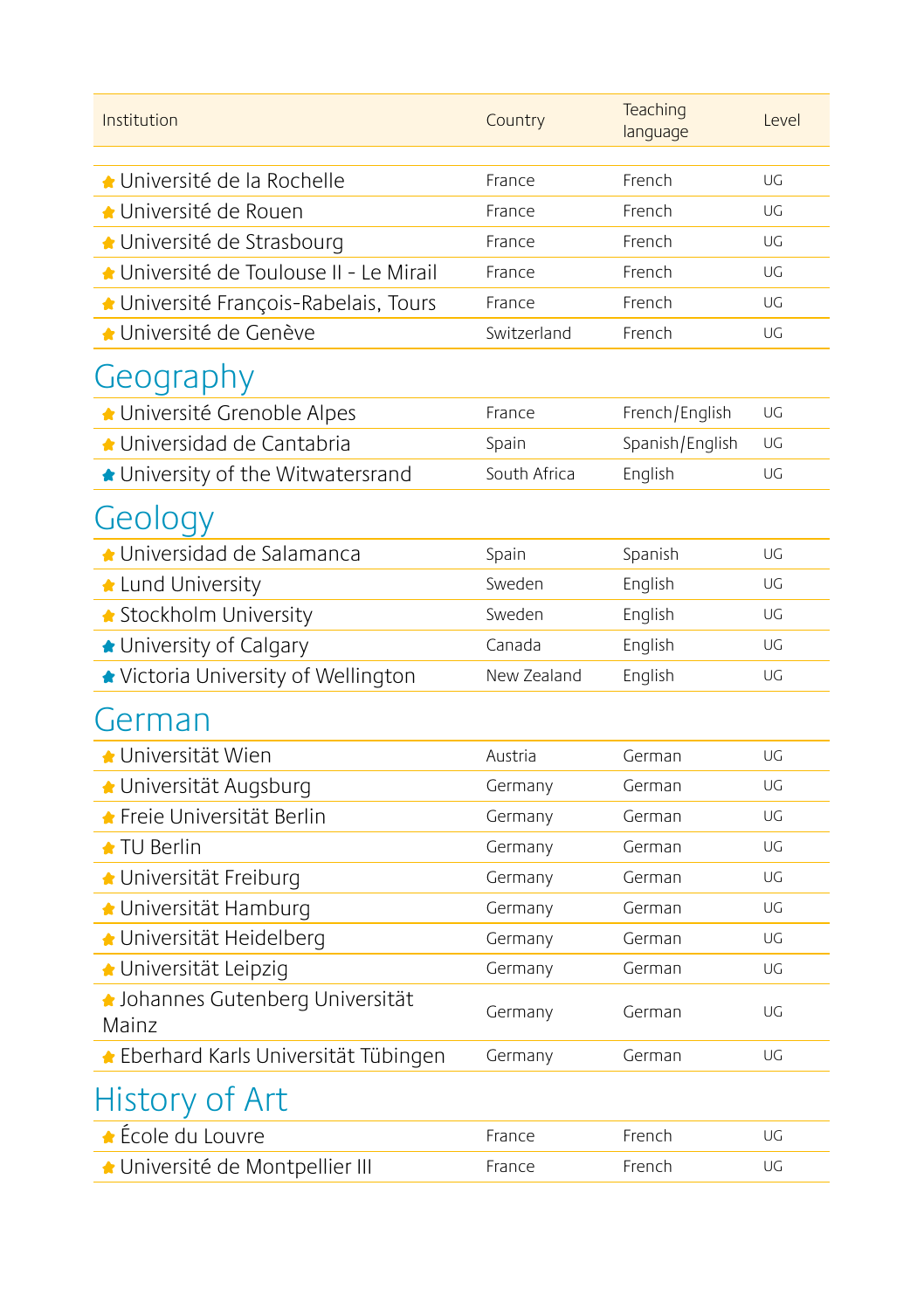| Institution                                         | Country        | Teaching<br>language | Level         |
|-----------------------------------------------------|----------------|----------------------|---------------|
| ★ Université Paris 1 - Panthéon<br>Sorbonne         | France         | French               | UG            |
| ★ Università di Roma Tre                            | Italy          | Italian              | UG            |
| ★ Universidad Autonoma de Madrid                    | Spain          | Spanish              | UG            |
| History, Classics, Archaeology                      |                |                      |               |
| ← Charles University Prague                         | Czech Republic | English              | UG            |
| University of Jyväskylä                             | Finland        | English              | UG/PhD        |
| ◆ Université de Montpellier III                     | France         | French               | UG/PhD        |
| ★ Université Paris 1 - Panthéon<br>Sorbonne         | France         | French               | UG/PhD        |
| ★ Freie Universität Berlin                          | Germany        | German               | UG            |
| ★ Humboldt Universität Berlin                       | Germany        | German               | UG            |
| Ludwig-Maximilians-Universität<br>München           | Germany        | German               | UG/PhD        |
| ★ Christian-Albrechts-Universität zu Kiel           | Germany        | German/English       | UG/PG/<br>PhD |
| University of Dublin, Trinity College               | Ireland        | English              | UG/PhD        |
| ◆ Università degli studi di Torino                  | Italy          | Italian              | UG/PG/<br>PhD |
| ★ Università di Bologna                             | Italy          | Italian/English      | UG/PG/<br>PhD |
| ★ Università Ca' Foscari Venezia                    | Italy          | Italian              | UG            |
| ★ Scuola Normale Superiore di Pisa                  | Italy          | English              | PhD           |
| ▲ Università degli Studi di Milano                  | Italy          | English              | UG/PhD        |
| ★ University of Malta                               | Malta          | English              | UG/PG         |
| ★ Universiteit Leiden                               | Netherlands    | English              | UG            |
| University of Oslo                                  | Norway         | English              | UG/PhD        |
| University of Warsaw                                | Poland         | English              | UG/PhD        |
| ★ Cardinal Stefan Wyszyński University<br>in Warsaw | Poland         | English/Polish       | UG/PG/<br>PhD |
| ▲ Universidad de Granada                            | Spain          | Spanish              | UG            |
| ◆ Universidad Complutense de Madrid                 | Spain          | Spanish              | UG            |
| ★ Universidad de Salamanca                          | Spain          | Spanish              | UG            |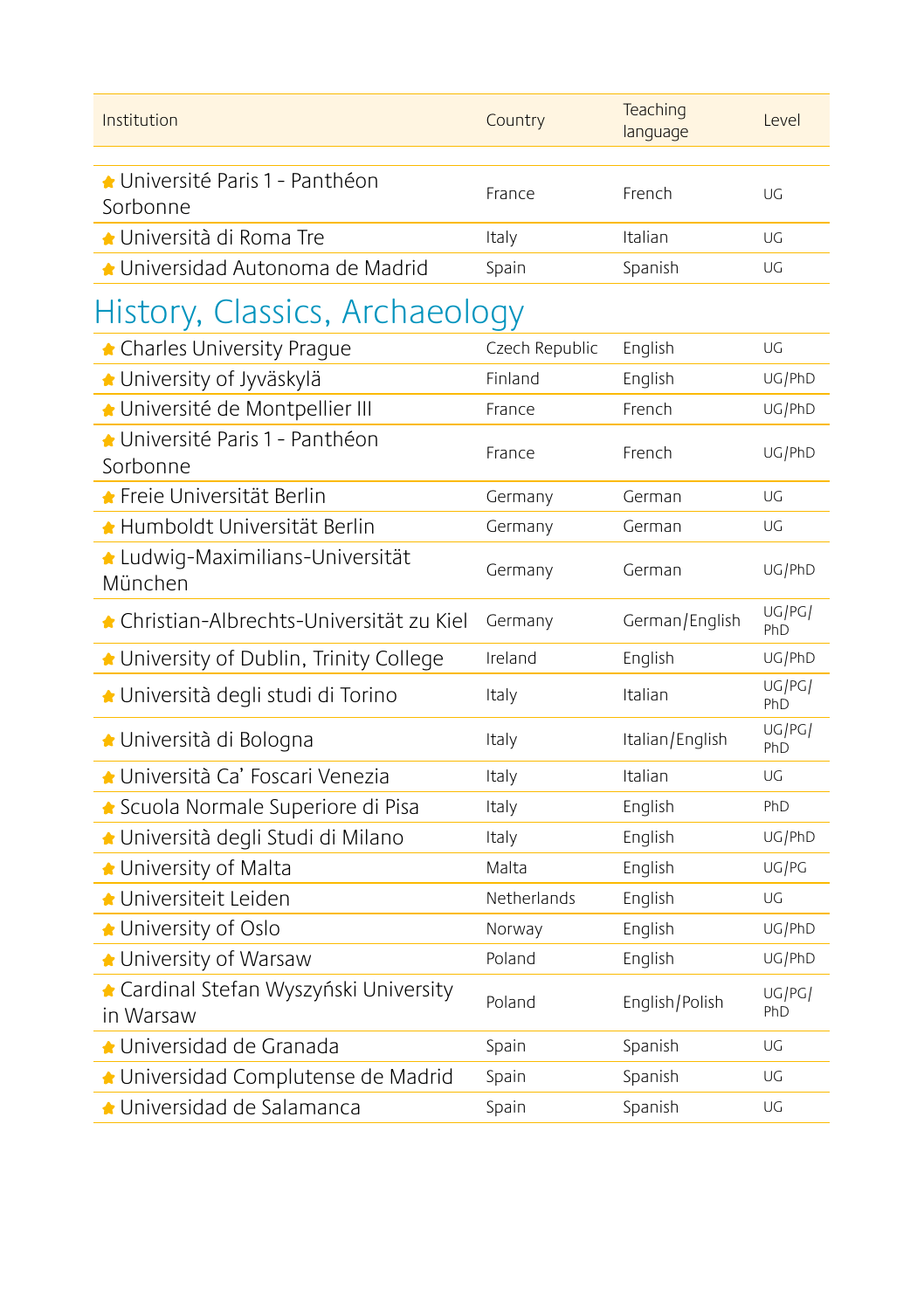| Institution                                            | Country        | Teaching<br>language | Level  |
|--------------------------------------------------------|----------------|----------------------|--------|
| <b>Islamic &amp; Middle-Eastern Studies</b>            |                |                      |        |
| ← Charles University Prague                            | Czech Republic | English              | UG     |
| <b>* Boğaziçi University</b>                           | Turkey         | English              | UG     |
| k Istanbul Bilgi University                            | Turkey         | English              | UG     |
| ★ American University in Cairo                         | Eqypt          | English              | UG     |
| Italian                                                |                |                      |        |
| ★ Università di Bologna                                | Italy          | Italian              | UG     |
| ◆ Università degli studi di Firenze                    | Italy          | Italian              | UG/PhD |
| ★ Università di Milano                                 | Italy          | Italian              | UG     |
| ★ Università di Pisa                                   | Italy          | Italian              | UG     |
| ★ Università di Roma Tre                               | Italy          | Italian              | UG     |
| ★ Università di Siena                                  | Italy          | Italian              | UG/PhD |
| ▲ Università Ca' Foscari Venezia                       | Italy          | Italian              | UG     |
| ★ Università di Verona                                 | Italy          | Italian              | UG     |
| Japanese                                               |                |                      |        |
| Doshisha University                                    | Japan          | Japanese             | UG     |
| ★ Gakushuin University                                 | Japan          | Japanese             | UG     |
| ★ Hokkaido University                                  | Japan          | Japanese             | UG     |
| International Christian University                     | Japan          | Japanese             | UG     |
| <b>*</b> Keio University                               | Japan          | Japanese             | UG     |
| <b>*</b> Kwansei Gakuin University                     | Japan          | Japanese             | UG     |
| <b>*</b> Kyoto University                              | Japan          | Japanese             | UG     |
| ★ Okayama University                                   | Japan          | Japanese             | UG     |
| <b>*</b> Ritsumeikan University                        | Japan          | Japanese             | UG     |
| ★ Seikei University                                    | Japan          | Japanese             | UG     |
| ★ Sophia University                                    | Japan          | Japanese             | UG     |
| <b>* Tsukuba University</b>                            | Japan          | Japanese             | UG     |
| Waseda University                                      | Japan          | Japanese             | UG     |
| ★ Yokohama National University                         | Japan          | Japanese             | UG     |
| Landscape Architecture                                 |                |                      |        |
| ★ Ecole Nationale Supérieure du<br>Paysage, Versailles | France         | English              | UG/PG  |
| ★ Leibniz Universität Hannover                         | Germany        | English              | UG/PG  |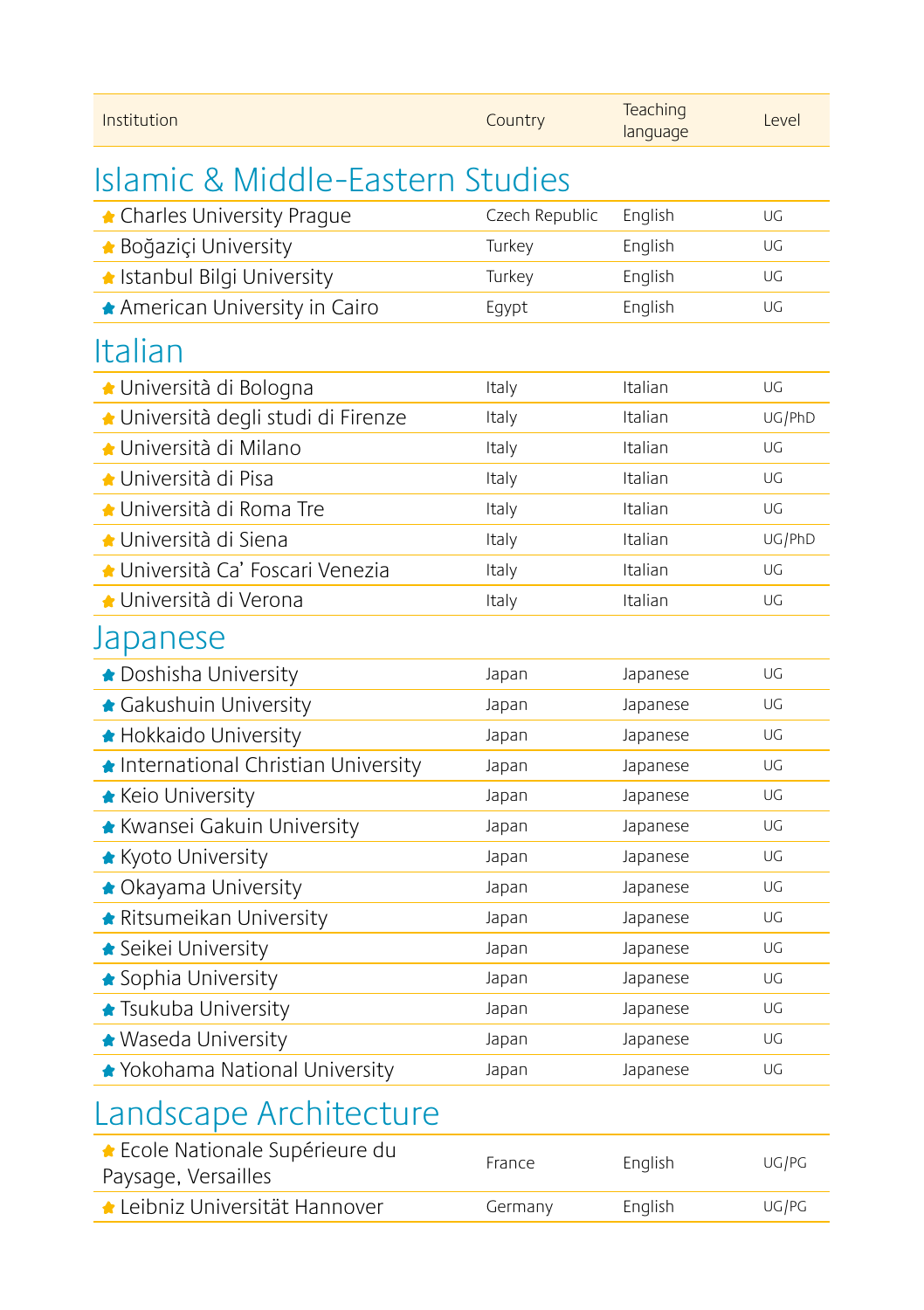| Institution                                                  | Country     | Teaching<br>language   | Level |
|--------------------------------------------------------------|-------------|------------------------|-------|
| Amsterdam University of the Arts,<br>Academy of Architecture | Netherlands | English                | UG/PG |
| ◆ Universitat Politecnica de Catalunya,<br>Barcelona         | Spain       | English                | PG    |
| <b>RMIT University</b>                                       | Australia   | English                | UG    |
| Law                                                          |             |                        |       |
| $\blacktriangle$ Universität Wien                            | Austria     | German/English         | UG    |
| ★ KU Leuven                                                  | Belgium     | English                | UG    |
| ★ University of Zagreb                                       | Croatia     | English                | UG    |
| ← University of Copenhagen                                   | Denmark     | English                | UG    |
| University of Helsinki                                       | Finland     | English                | UG    |
| Aix-Marseille Université                                     | France      | French                 | UG    |
| ★ Sciences Po (IEP) Paris                                    | France      | French/English         | UG    |
| ★ Université de Lorraine, Nancy                              | France      | French                 | UG    |
| ▲ Ludwiq-Maximilians-Universität<br>München                  | Germany     | German/English         | UG    |
| ★ Università di Roma Tre                                     | Italy       | English                | UG    |
| ▲ Rijksuniversiteit Groningen                                | Netherlands | English                | UG    |
| ★ Universiteit Leiden                                        | Netherlands | English                | UG    |
| $\bigstar$ Universiteit Maastricht                           | Netherlands | English                | UG    |
| ★ Universiteit Tilburg                                       | Netherlands | English                | UG    |
| ★ Universiteit Utrecht                                       | Netherlands | English                | UG    |
| University of Oslo                                           | Norway      | English                | UG    |
| $\triangle$ Barcelona ESADE                                  | Spain       | Spanish/English        | UG    |
| ★ Universidad Pontificia Comillas,<br>Madrid                 | Spain       | Spanish/English        | UG    |
| Lund University                                              | Sweden      | English                | UG    |
| <b>★ Universität Luzern</b>                                  | Switzerland | English                | UG    |
| ★ University of Queensland                                   | Australia   | English                | UG    |
| ★ Fundacao Getulio Vargas School of<br>Law                   | Brazil      | Portuguese/<br>English | UG    |
| <b>McGill University</b>                                     | Canada      | English                | UG    |
| ★ Osgoode Hall Law School, York<br>University                | Canada      | English                | UG    |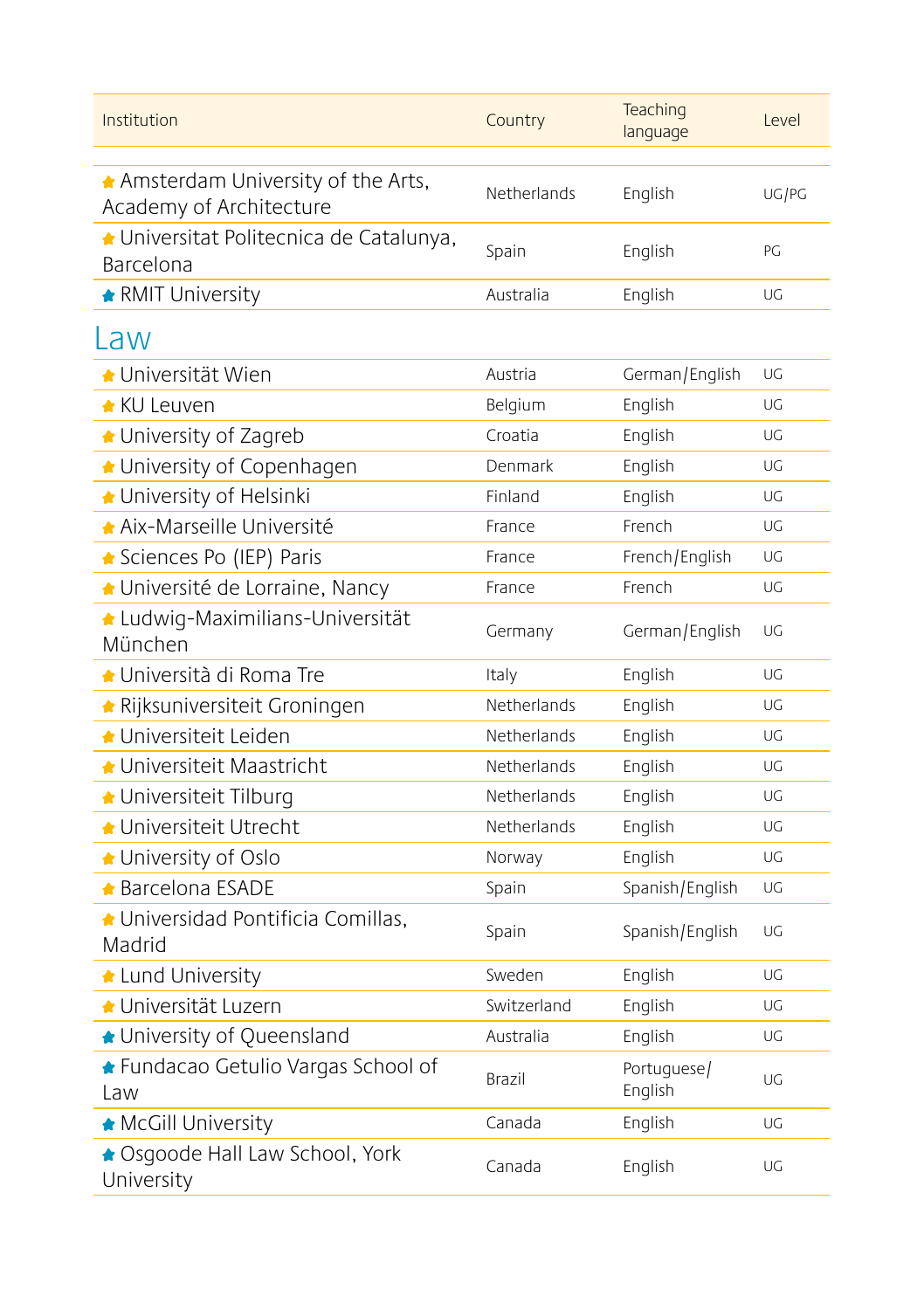| Institution                                   | Country     | Teaching<br>language | Level         |
|-----------------------------------------------|-------------|----------------------|---------------|
| ★ University of British Columbia              | Canada      | English              | UG            |
| ◆ Universidad Diego Portales                  | Chile       | Spanish              | UG            |
| ★ University of Hong Kong                     | China       | English              | UG            |
| ★ National University of Singapore            | Singapore   | English              | UG            |
| ★ University of Texas at Austin               | <b>USA</b>  | English              | UG            |
| Linguistics                                   |             |                      |               |
| Aix-Marseille Université                      | France      | French               | UG            |
| ▲ Université Paris-Diderot (Paris 7)          | France      | English              | UG            |
| Université de Toulouse II - Le Mirail         | France      | English              | UG            |
| ★ Universität zu Köln                         | Germany     | English              | UG            |
| ★ Università di Siena                         | Italy       | Italian              | UG            |
| $\blacktriangle$ Universiteit Leiden          | Netherlands | English              | UG            |
| ★ Universiteit Utrecht                        | Netherlands | English              | UG            |
| University of Tromsø                          | Norway      | English              | UG            |
| ★ Universitat Autònoma de Barcelona           | Spain       | English              | UG            |
| <b>Mathematics</b>                            |             |                      |               |
| $\bigstar$ Universität Wien                   | Austria     | German               | UG/PG         |
| ★ Humboldt Universität Berlin                 | Germany     | German/English       | UG/PhD        |
| ★ Universität Bielefeld                       | Germany     | German/English       | UG            |
| ★ Universidad de Salamanca                    | Spain       | Spanish/English      | UG            |
| Uppsala University                            | Sweden      | English              | UG            |
| ★ City University of Hong Kong                | China       | English              | UG            |
| <b>Medical Sciences</b>                       |             |                      |               |
| <b>*</b> Karolinska Institute                 | Sweden      | English              | UG            |
| <b>Music</b>                                  |             |                      |               |
| Aix-Marseille Université                      | France      | French               | UG            |
| ★ Conservatorio Di Musica Niccolò<br>Paganini | Italy       | Italian              | UG/PG/<br>PhD |
| HKU University of the Arts Utrecht            | Netherlands | Dutch/English        | UG            |
| University of Oslo                            | Norway      | English              | UG            |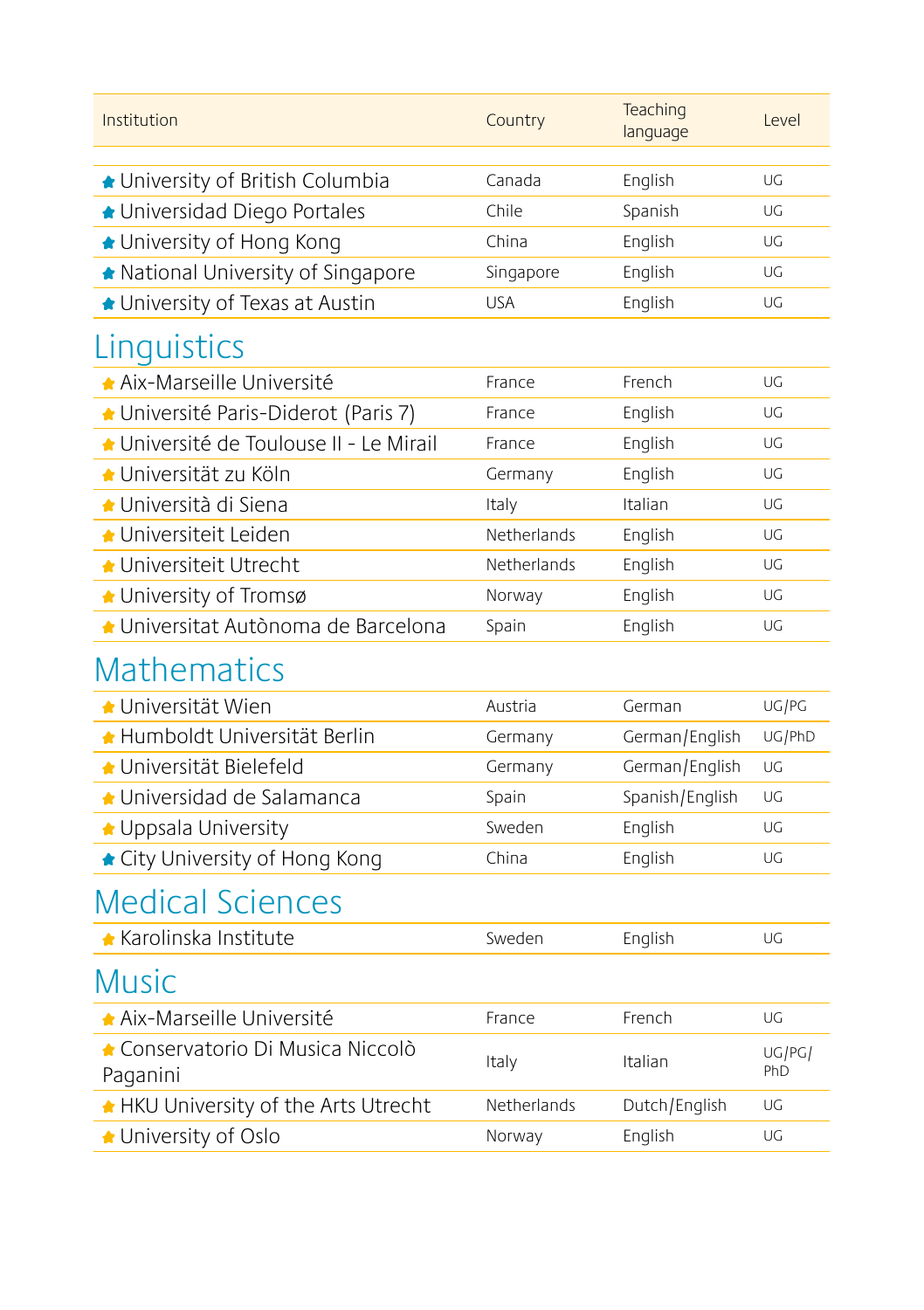| Institution                                       | Country     | Teaching<br>language | Level  |
|---------------------------------------------------|-------------|----------------------|--------|
| Nursing & Midwifery                               |             |                      |        |
| La Trobe University                               | Australia   | English              | UG     |
| Philosophy                                        |             |                      |        |
| ★ KU Leuven                                       | Belgium     | English              | UG     |
| ★ Université Paris 1 Panthéon-Sorbonne            | France      | French               | UG/PhD |
| ★ Humboldt Universität Berlin                     | Germany     | German/English       | UG     |
| ★ University of Oslo                              | Norway      | English              | UG     |
| Physics                                           |             |                      |        |
| ★ University of Helsinki                          | Finland     | English              | UG     |
| ★ Université Paris-Sorbonne                       | France      | French/English       | UG     |
| ◆ Universität Freiburg                            | Germany     | German/English       | UG     |
| ▲ Georg-August-Universität Göttingen              | Germany     | English              | UG     |
| <b>★ TU München</b>                               | Germany     | German               | UG     |
| ★ Universiteit Utrecht                            | Netherlands | English              | UG     |
| Norwegian University of Science and<br>Technology | Norway      | English              | UG     |
| Lund University                                   | Sweden      | English              | UG     |
| ★ University of Melbourne                         | Australia   | English              | UG     |
| ★ Nanyang Technological University                | Singapore   | English              | UG     |
| <b>Politics &amp; International Relations</b>     |             |                      |        |
| <b>* KU Leuven</b>                                | Belgium     | English              | UG     |
| ★ University of Copenhagen                        | Denmark     | English              | UG     |
| ★ IEP Grenoble                                    | France      | French/English       | UG     |
| ★ Sciences Po (IEP) Paris                         | France      | English              | UG     |
| ★ Freie Universität Berlin                        | Germany     | English              | UG     |
| ★ Universität zu Köln                             | Germany     | English              | UG     |
| ★ LUISS, Rome                                     | Italy       | English              | UG     |
| ★ Radboud Universiteit Nijmegen                   | Netherlands | English              | UG     |
| ▲ Jaqiellonian University in Krakow               | Poland      | English              | UG     |
| ★ Pompeu Fabra University                         | Spain       | English              | UG     |
| ★ Universidad Pontificia Comillas,<br>Madrid      | Spain       | English              | UG     |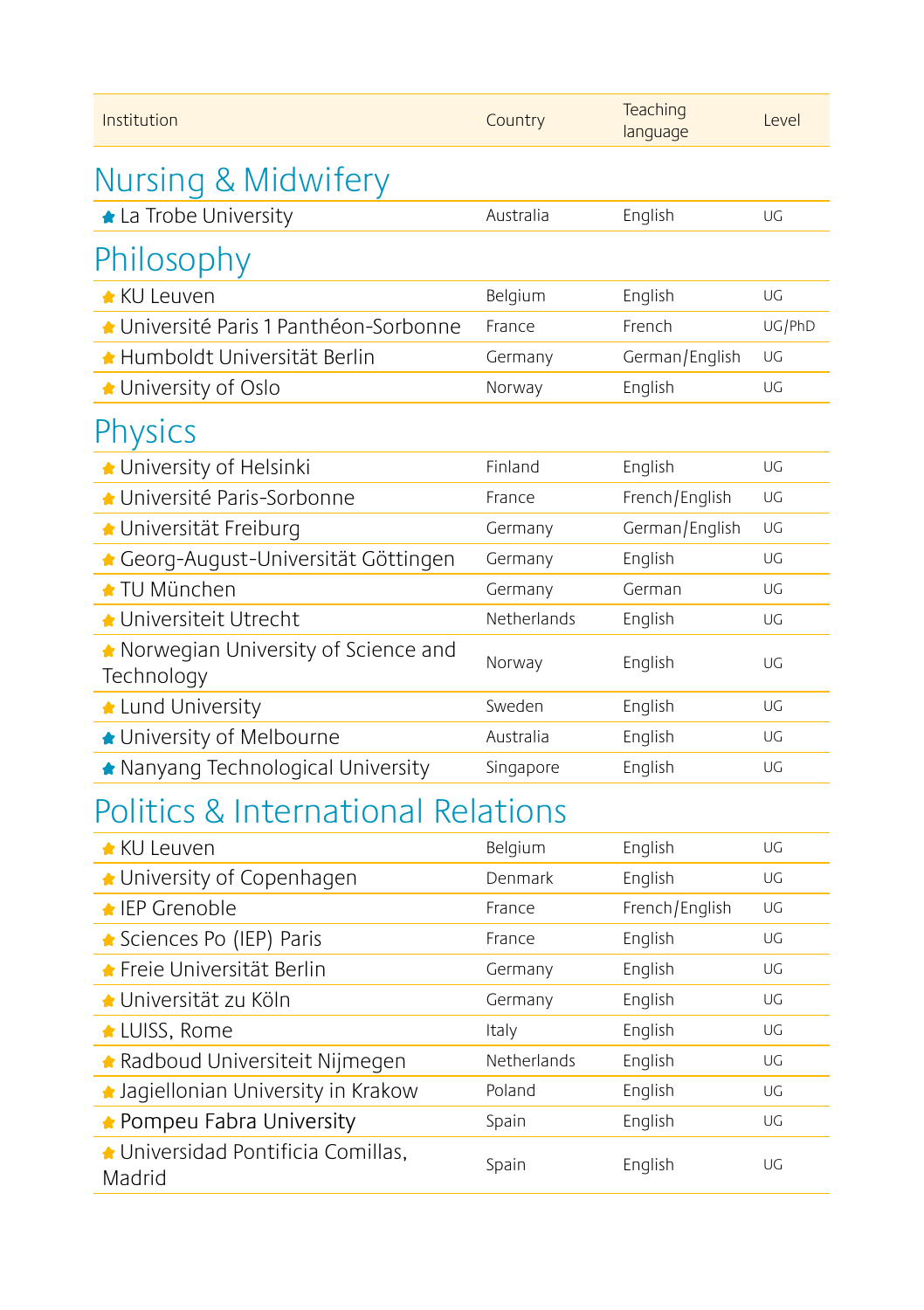| Institution                                                         | Country       | Teaching<br>language | Level |
|---------------------------------------------------------------------|---------------|----------------------|-------|
| <b>* Bilkent University</b>                                         | Turkey        | English              | UG    |
| National Research University, Higher<br>School of Economics, Moscow | Russia        | English              | UG    |
| Portuguese                                                          |               |                      |       |
| ★ Universidade de Coimbra                                           | Portugal      | Portuguese           | UG    |
| ★ Universidade de Lisboa                                            | Portugal      | Portuguese           | UG    |
| ★ Pontifícia Universidade Católica do<br>Rio de Janeiro             | <b>Brazil</b> | Portuguese           | UG    |
| Psychology                                                          |               |                      |       |
| ★ University of Copenhagen                                          | Denmark       | English              | UG    |
| ★ Université Grenoble Alpes                                         | France        | French/English       | UG    |
| ★ Trinity College Dublin                                            | Ireland       | English              | UG    |
| University of Amsterdam                                             | Netherlands   | English              | UG    |
| ◆ Universidad Complutense de Madrid                                 | Spain         | English              | UG    |
| Russian                                                             |               |                      |       |
| <b>* Tallin University</b>                                          | Estonia       | Russian              | UG    |
| <b>★ HSE Moscow</b>                                                 | Russia        | Russian              | UG    |
| ★ St. Petersburg State University                                   | Russia        | Russian              | UG    |
| Scandinavian Studies                                                |               |                      |       |
| Aarhus University                                                   | Denmark       | Danish               | UG    |
| ★ University of Copenhagen                                          | Denmark       | Danish               | UG    |
| ← University of Bergen                                              | Norway        | Norwegian            | UG    |
| ★ University of Oslo                                                | Norway        | Norwegian            | UG    |
| University of Tromsø                                                | Norway        | Norwegian            | UG    |
| Uppsala University                                                  | Sweden        | Swedish              | UG    |
| Social Anthropology                                                 |               |                      |       |
| ★ University of Copenhagen                                          | Denmark       | English              | UG    |
| Social Policy                                                       |               |                      |       |
| <b>A</b> Jacobs University Bremen                                   | Germany       | English              | UG    |
| Leuphana Universität Lüneburg                                       | Germany       | English              | UG    |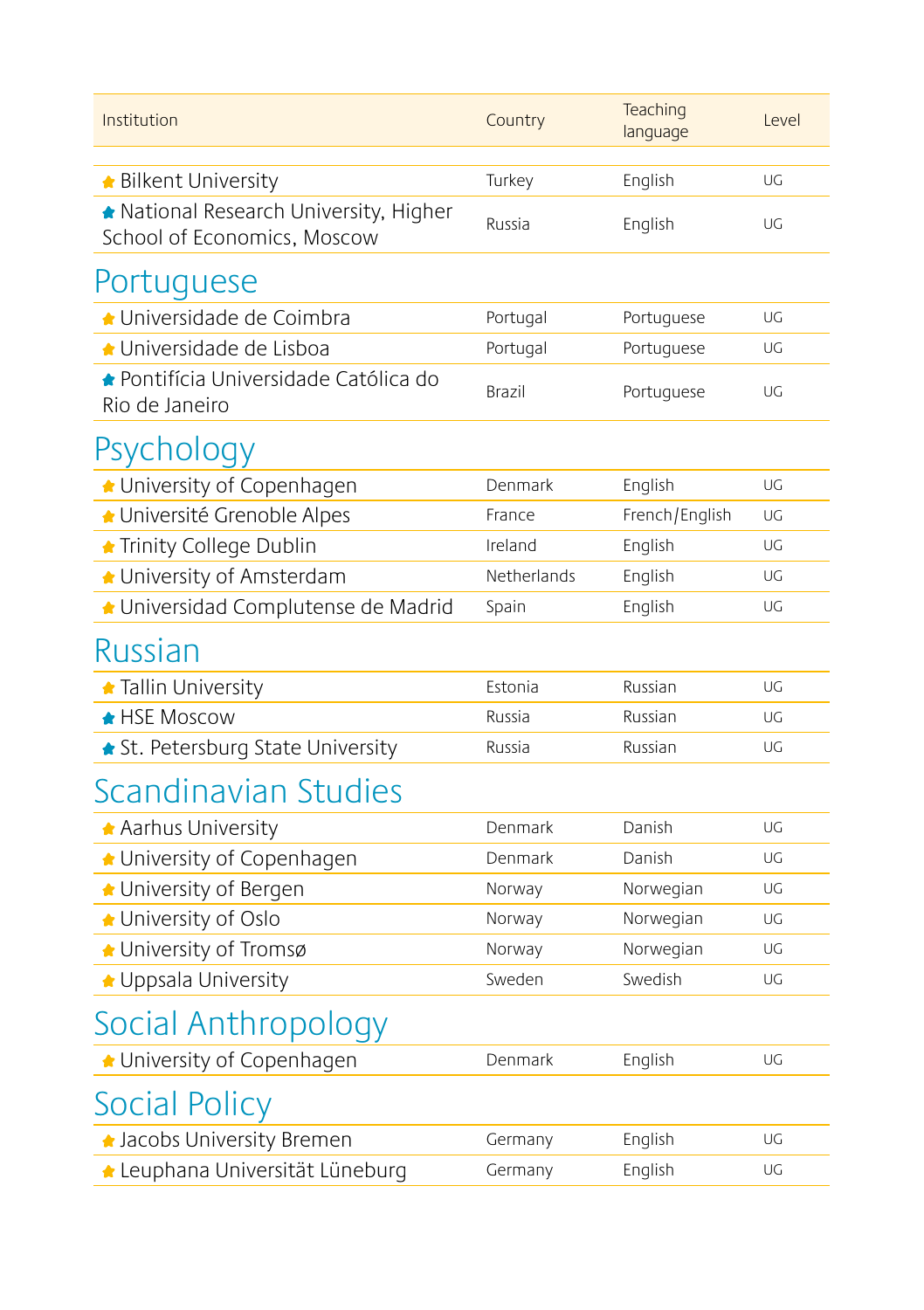| Institution                             | Country | Teaching<br>language | Level |
|-----------------------------------------|---------|----------------------|-------|
| Sociology                               |         |                      |       |
| ★ University of Copenhagen              | Denmark | English              | UG    |
| <b>A</b> Jacobs University Bremen       | Germany | English              | UG    |
| Spanish                                 |         |                      |       |
| ◆ Universidad de Alcalá                 | Spain   | Spanish              | UG    |
| ★ Universidad de Almería                | Spain   | Spanish              | UG    |
| ★ Universidad de Extremadura            | Spain   | Spanish              | UG    |
| ★ Universidad de Córdoba                | Spain   | Spanish              | UG    |
| ▲ Universitat Autònoma de Barcelona     | Spain   | Spanish              | UG    |
| ★ Universidad de Granada                | Spain   | Spanish              | UG    |
| ▲ Universitat Autònoma de Madrid        | Spain   | Spanish              | UG    |
| ▲ Universidad Complutense de Madrid     | Spain   | Spanish              | UG    |
| ★ Universidad de Malaga                 | Spain   | Spanish              | UG    |
| ★ Universidad de Salamanca              | Spain   | Spanish              | UG    |
| ★ Universidad de Sevilla                | Spain   | Spanish              | UG    |
| ★ Universidad de Valladolid             | Spain   | Spanish              | UG    |
| <b>Sports Science</b>                   |         |                      |       |
| ★ TU München                            | Germany | English              | UG    |
| Sustainable Development                 |         |                      |       |
| Leuphana Universität Lüneburg           | Germany | English/German       | UG    |
| Veterinary Medicine                     |         |                      |       |
| ★ Norwegian University of Life Sciences | Norway  | English              | UG    |